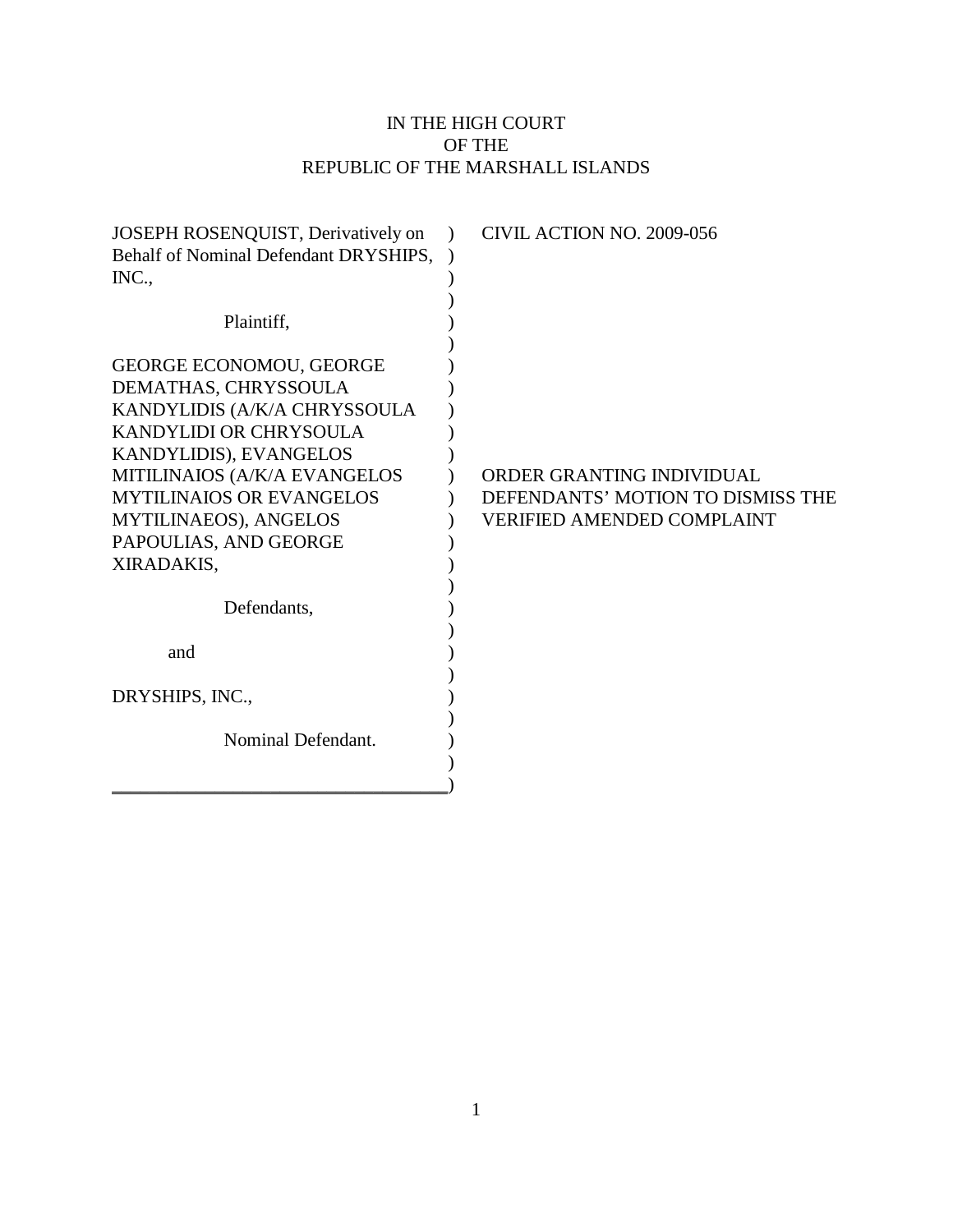#### **I. INTRODUCTION**

This is a shareholder derivative action brought pursuant to 52 MIRC, Part I, § 79 and Rule 23.1 of the Marshall Islands Rules of Civil Procedure ("MIRCP"). The action is brought by plaintiff Joseph Rosenquist ("Plaintiff") on behalf of nominal defendant DryShips, Inc. ("DryShips" or the "Company"). Plaintiff asserts claims against certain members, and a former member, of its board of directors ("Board"): Chairman of the Board, President, Chief Executive Officer, and Interim Financial Officer George Economou; four outside directors, Chryssoula Kandylidis (A/K/A Chryssoula Kandylidi or Chrysoula Kandylidis), George Demathas, Evangelos Mitilinaios (A/K/A Evangelos Mytilinaios or Evangelos Mytilinaeos), and George Xiradakis; and former outside director, Angelos Papoulias (collectively "Individual Defendants"). Plaintiff alleges that the Individual Defendants breached their fiduciary duty of good faith and committed waste by approving certain transactions that were not the product of good faith business judgment and that served to enrich Economou and his sister at the Company's expense, and that Economou and his sister unjustly enriched themselves at the Company's expense.

Presently before the Court is Defendants' September 11, 2009 Motion to Dismiss the Verified Amended Derivative Complaint. The Court heard oral argument from the parties on January 20, 2010. Based upon the briefs submitted to date and oral argument, the Court finds that Plaintiff's August 12, 2009 Verified Amended Derivative Complaint (the "Amended Complaint") does not contain particularized allegations that raise a reasonable doubt that at the time the lawsuit was filed a majority of the directors were disinterested and independent or that the challenged transactions were the product of a valid exercise of business judgment.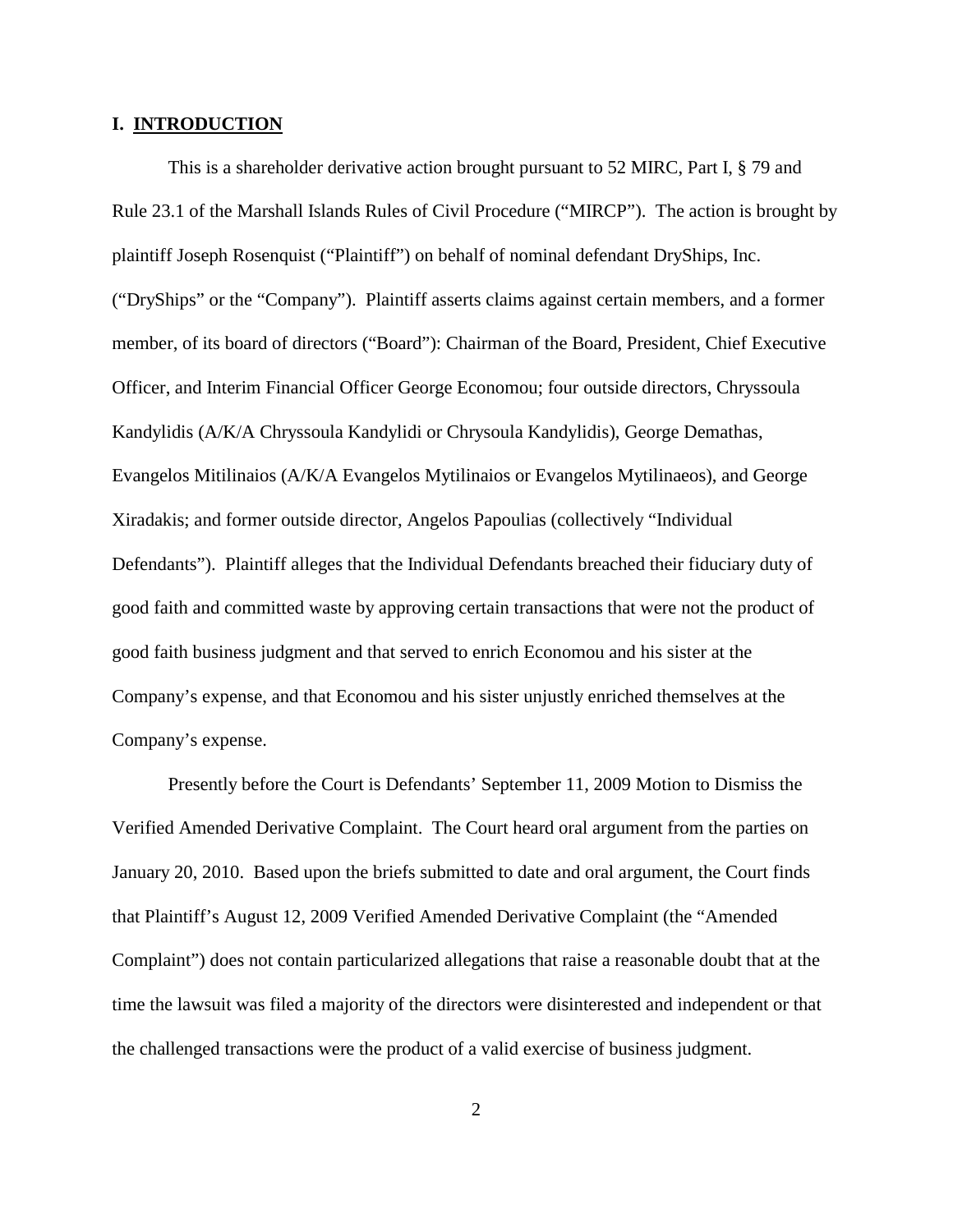Accordingly, the Court grants Defendants' Motion to Dismiss the Verified Amended Derivative Complaint and dismisses the Amended Complaint. The Court, however, will consider a motion by the Plaintiff for leave to amend the Amended Complaint.

## **II. FACTUAL BACKGROUND AND PROCEDURAL HISTORY**

## **A. The Parties**

## **1. The Plaintiff**

Plaintiff Joseph Rosenquist is a shareholder of nominal defendant DryShips, was a shareholder of DryShips at the time of the wrongdoing alleged in this case, and has been a shareholder of DryShips continuously since that time.  $(\P 6)^1$ .

#### **2. The Company**

DryShips is a corporation incorporated under the laws of the Republic of the Marshall Islands and headquartered in Athens, Greece. Defendant Economou founded the Company in 2004 as a holding company engaged in the ocean transportation of dry bulk cargoes worldwide. DryShips has been a publicly traded company since February 2005. Shares of DryShips' common stock are traded on the NASDAQ Global Market stock exchange under the symbol "DRYS." (¶¶ 7 and 8). DryShips also operates an offshore deepwater drilling segment (DryShips' FY08 Annual Report<sup>2</sup>). DryShips' assets are managed by Cardiff Marine, Inc. ("Cardiff"), an entity controlled by Economou and his sister, defendant Kandylidis. Defendants Economou and Kandylidis own 70% and 30% of Cardiff, respectively. (¶¶ 8 and 10). DryShips'

<sup>&</sup>lt;sup>1</sup>All paragraph references are to the Amended Complaint.

 $^{2}$ DryShips' FY08 Annual Report can be found at http:dryships.irwebpage.com/files/DRYS20-F-A.PDF.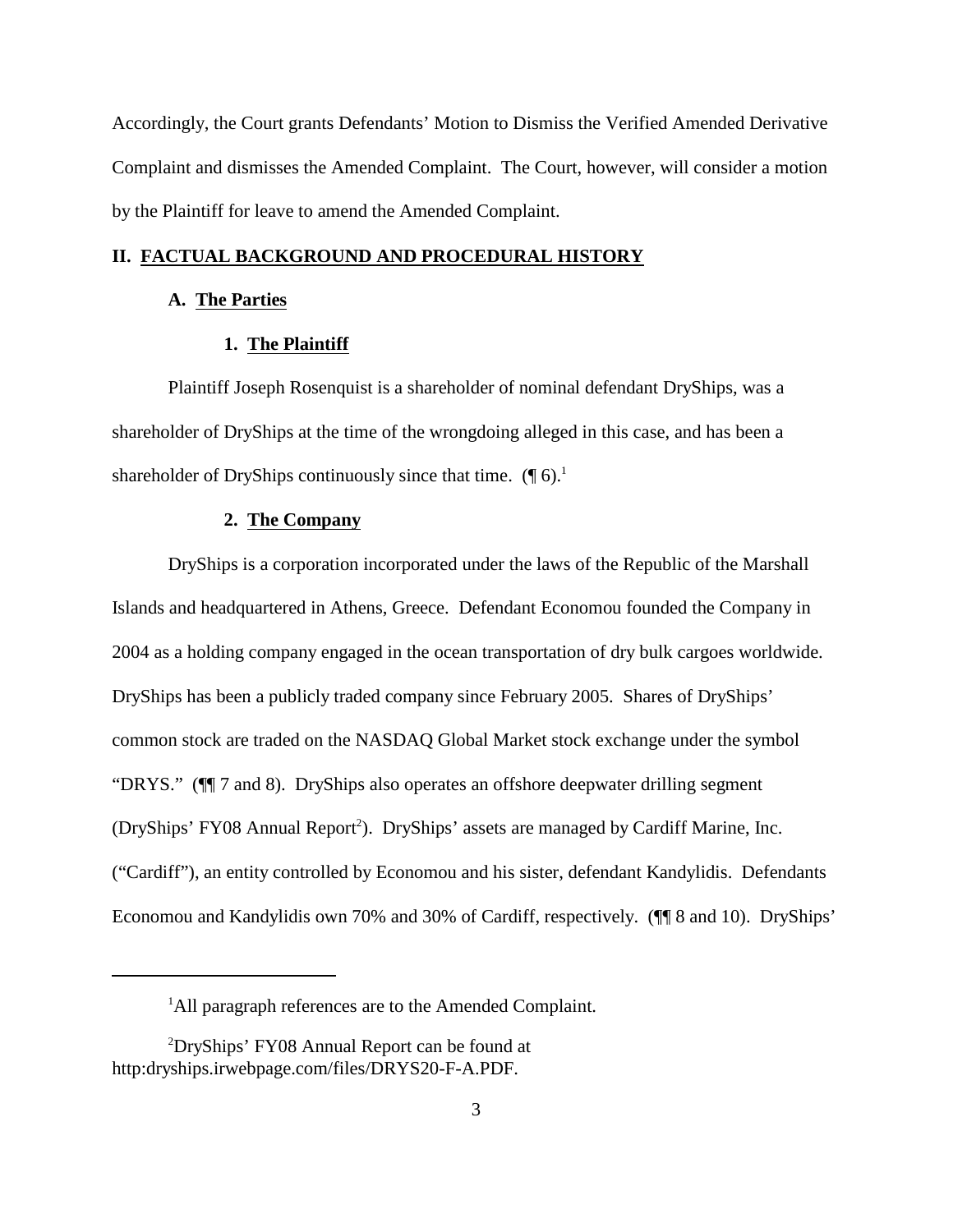Articles of Incorporation contain an exculpation clause, which exempts directors from liability for breaches of the duty of care. (Articles of Amendment to Articles of Incorporation of DryShips Inc.)

## **3. The Individual Defendants**

Defendant George Economou ("Economou") is the founder of DryShips. He has served as the Company's Chairman of the Board, President, and Chief Executive Officer since the Company's inception in 2004. He has also served as its interim Chief Financial Officer since May 29, 2007. (¶ 8). At the times the Company entered into the transactions at issue, Economou owned and controlled between approximately 9.0% and 31.0% of DryShips common stock. When the Amended Complaint was filed August 12, 2009, Economou owned approximately 14.4% of DryShips equity. (¶¶ 8 and 19).

Defendant Chryssoula Kandylidis ("Kandylidis") has served as a non-executive director of DryShips since March 5, 2008. Kandylidis is Economou's sister and a 30% owner of Cardiff. (¶¶ 10 and 31).

Defendant Angelos Papoulias ("Papoulias") served as a non-executive director of DryShips from April 2005 until December 22, 2008. (¶¶ 12 and 31).

Defendant George Demathas ("Demathas") has served as a non-executive director of DryShips since July 18, 2006, and at all relevant times as members of the Company's Audit, Compensation, and Nomination Committees. (¶¶ 9 and 31). According to public filings, since 1991 Demathas has been involved in Malden Investment Trust Inc. in association with Lukoil, working in the Russian petrochemical industry. (DryShips' FY08 Annual Report). Plaintiff does not allege otherwise.

4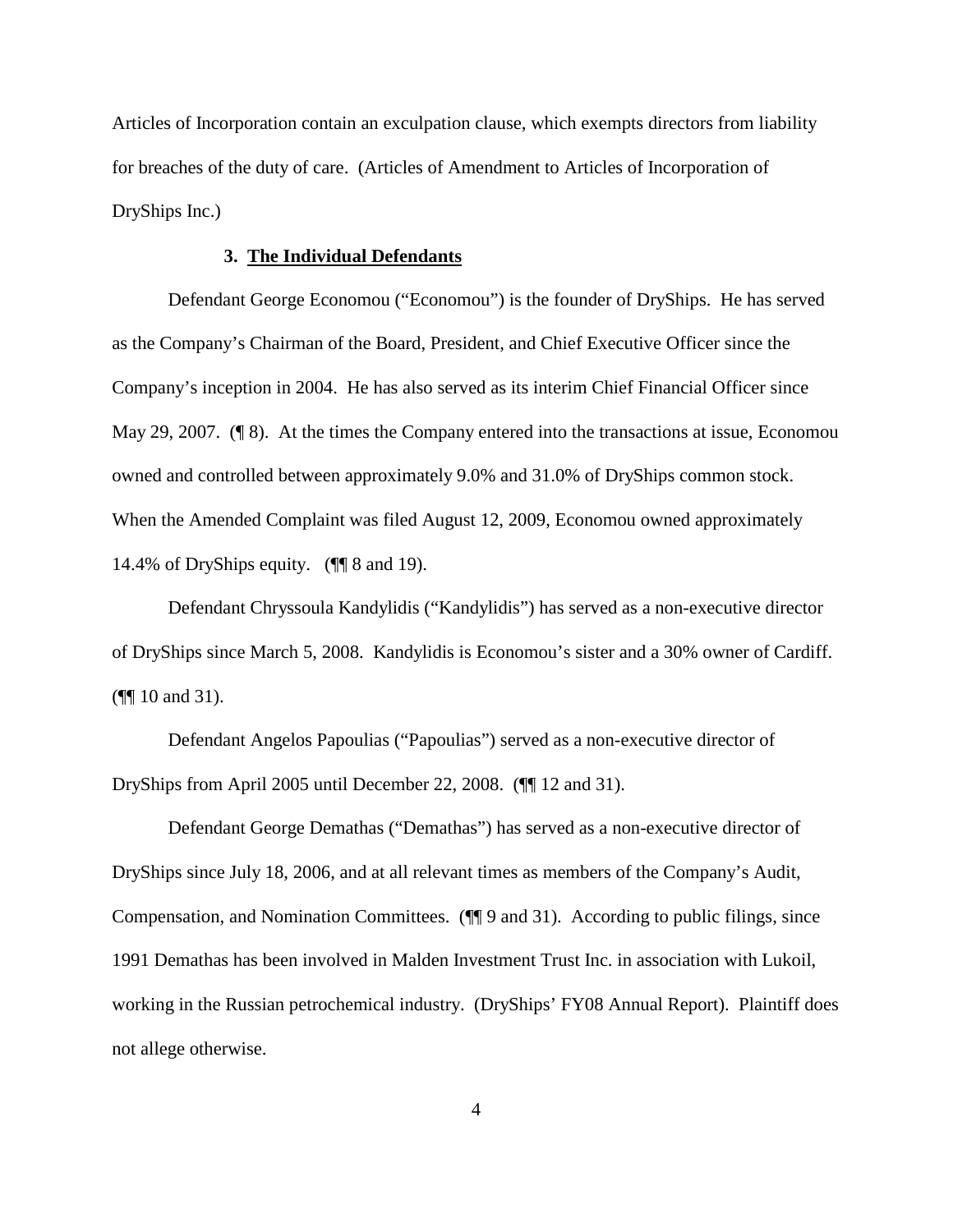Defendant Evangelos Mitilinaios ("Mitilinaios") has served as a non-executive director of DryShips and the Chairman of the Audit Committee since December 22, 2008. (¶¶ 11 and 31). According to public filings, Mitilinaios has over twenty years of experience in the shipping industry and presently heads a diversified group of companies involved in tourism and real estate development in Greece and the United Kingdom. (DryShips' FY08 Annual Report). Plaintiff does not allege otherwise.

Defendant George Xiradakis ("Xiradakis") has served as a non-executive director of DryShips since 2006, and at all relevant times as members of the Company's Audit, Compensation, and Nomination Committees. (¶¶ 13 and 31). According to public filings, Xiradakis has been the Managing Director of XRTC Business Consultants Ltd., a consulting firm providing financial advice to the maritime industry. (DryShips' FY08 Annual Report). Plaintiff does not allege otherwise.

The DryShips Board of Directors (the "Board") has two additional members, Harry Kerames ("Kerames") and Vassilis Karamitsanis ("Karamitsanis"), both of whom joined the Board on July 29, 2009. (¶ 31). Neither is named as a defendant in this action.

#### **B. Plaintiff's Allegations**

Plaintiff alleges that defendant Economou dominates and controls DryShips through a number of devices, including without limitation:

• equity ownership of 9 to 31% ( $\P$ [19-22);

• anti-takeover provisions in the Company's articles and bylaws (including a staggered board, board authority to issue "blank check" preferred stock, an 150-day notice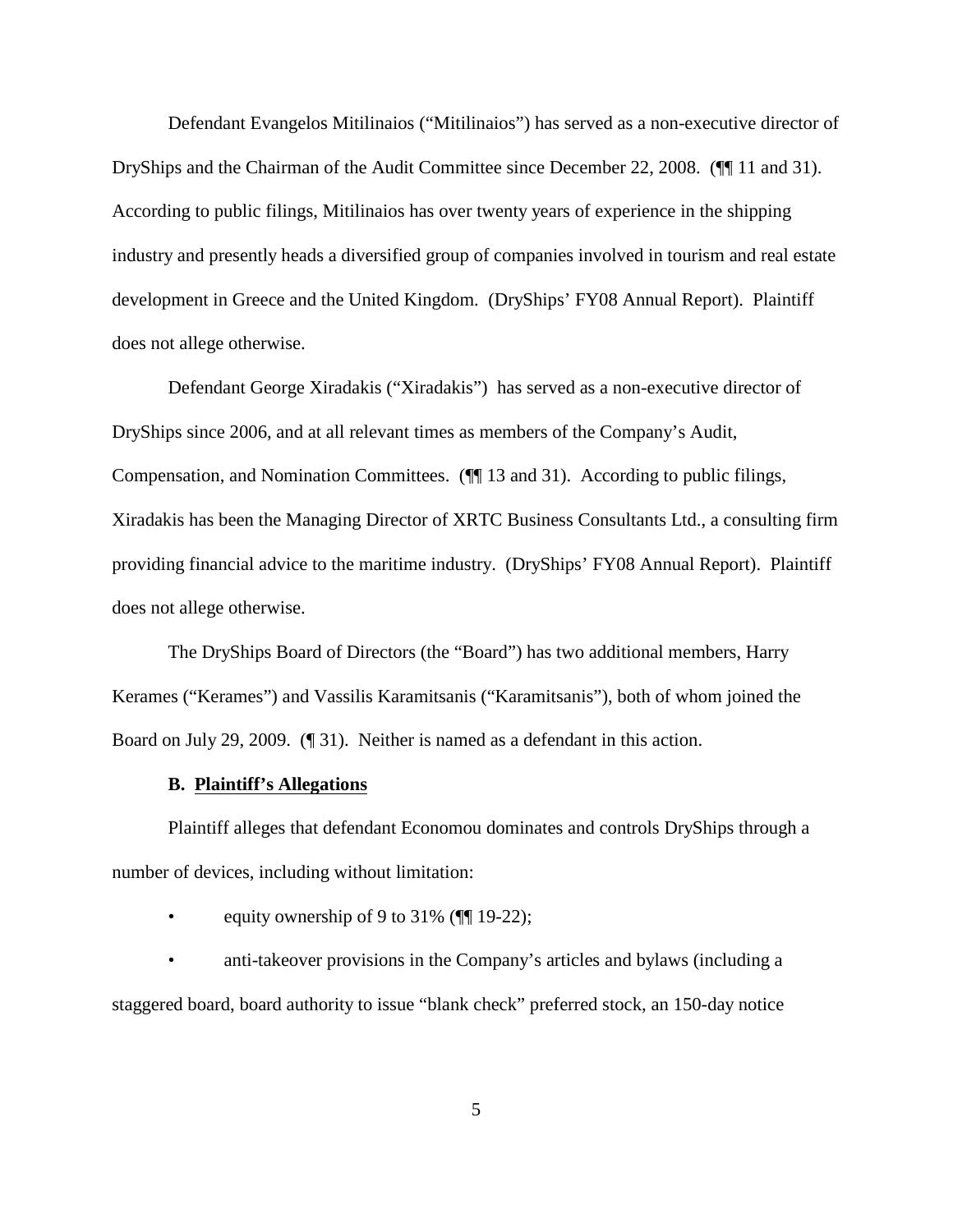requirement for shareholder board nominations and resolutions, a "poison pill plan," and others)  $(\P\P 23-30);$ 

• director appointments and compensation ( $\P$  31-38), including an increase of 729% in annual compensation for non-employee directors (i.e., all except for Economou) from \$85,000 in 2007 to \$705,000 in 2008 (¶ 36) and the appointment of Demathas and Xiradakis as Ocean Rigs directors (¶ 31); and

• Economou's tenure as the Company's Chairman of the Board, President, Chief Executive Officer, and interim Chief Financial Officer along with Cardiff's operation of the Company's vessels under contract (¶¶ 37, 39 and 40).

Further, the Plaintiff alleges that Economou's control has resulted in Board approval of transactions that appear to have been designed to benefit Economou, not DryShips. The Plaintiff has not sought relief for all such transactions. Those transactions for which Plaintiff seeks relief include: the July and October Purchase Agreements (¶¶ 63-87); the Primelead Transaction (¶¶ 52-62); and the Compensation Awarded to Economou and Fabiana (¶¶ 41 and 42). These transaction will be described in detail below. The Plaintiff alleges the other transactions establish a pattern of director-control by Economou.<sup>3</sup>

## **1. The July and October Purchase Agreements**

<sup>&</sup>lt;sup>3</sup>Other transactions that Plaintiff alleges demonstrate Economou control over the Board include the following: the lease of office space from Economou (¶ 43); the issuance to Economou of stock in place of a cash dividend (¶ 45); the issuance of Goodwill Shares to Economou at the lowest 8-day average in the third quarter of 2006 (¶ 46); the purchase of Ocean Rig stock from Economou for an \$8.0 million profit (¶ 50); and the payment of a \$14 million commission to Cardiff for arranging the Ocean Rig purchase (¶¶ 47, 51). With respect to these transactions, Plaintiff also alleges that Demathas and Xiradakis served on the Board when all but the office lease were approved.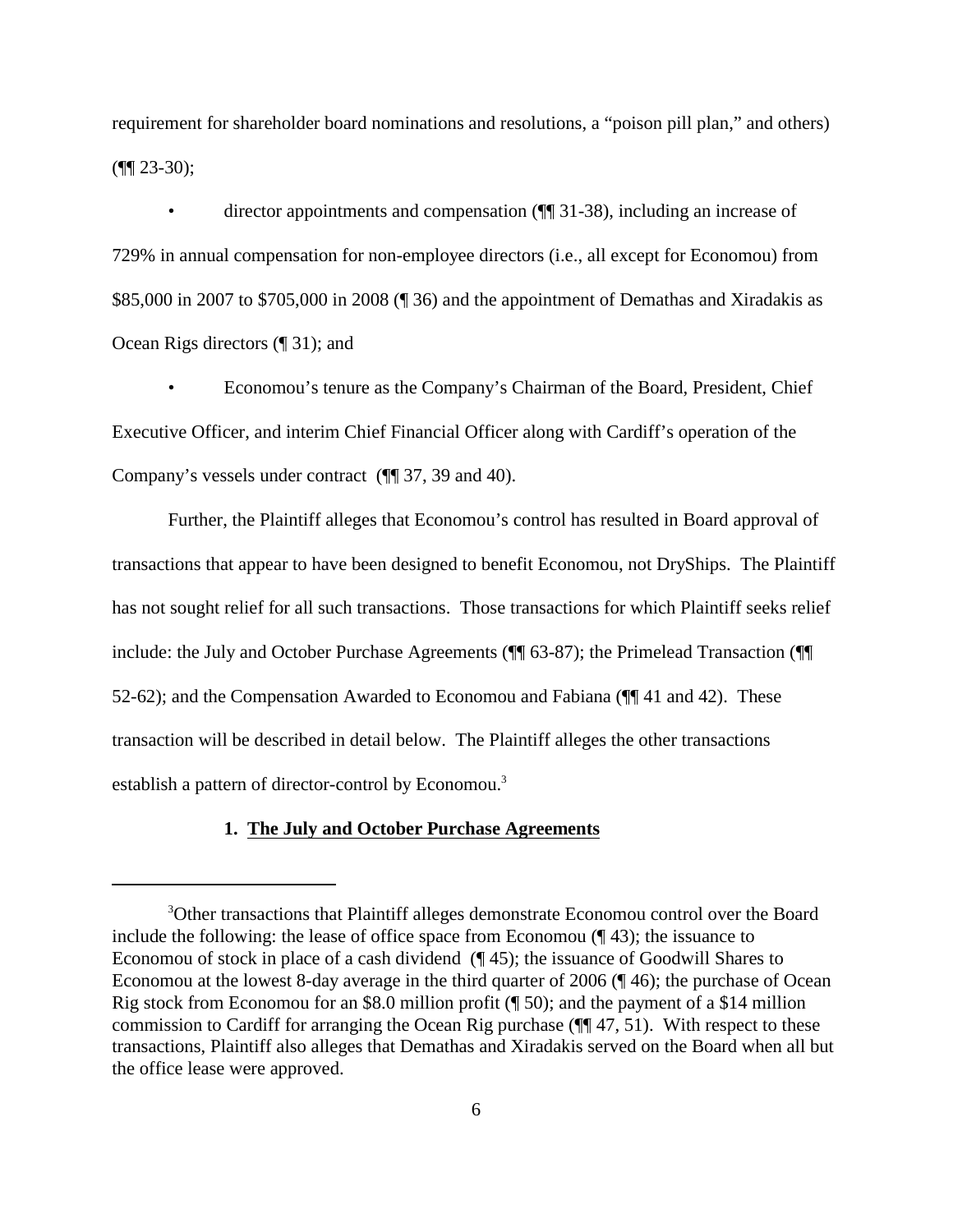## **a. The July Purchase Agreements**

On July 3, 2008, DryShips entered into agreements to purchase four Panamax bulk carriers for \$400 million from companies beneficially owned by Economou (the "July Purchase Agreements"). (¶ 63). According to the Company's SEC filings, DryShips paid a cash deposit of \$55 million to the selling entities, 13.75% of the purchase price. (¶ 63). Plaintiff alleges that the industry standard, and the Company's ordinary practice, is to pay 10% deposits so that the Company overpaid Economou and his associates \$15 million, or 3.75%. (¶64).

As set forth in public filings, during the final months of 2008, the shipping market rapidly deteriorated, resulting in a precipitous drop of more than 90 percent in daily charter rates for drybulk vessels of the sort DryShips acquired in the July Purchase Agreements. (Form 6-K, dated 11/6/2008; ¶ 72-73).

Six months later, on December 10, 2008, DryShips announced its decision to terminate the July Purchase Agreements. (¶ 74). In connection with the termination, the selling companies retained the \$55 million deposit and received from DryShips a \$105 million fee. DryShips received an exclusive option to purchase the four Panamax ships at a later date for \$160 million. (Form 6-K, dated  $1/28/2009^4$ ; ( $\overline{176}$ ). As set forth in public filings, the termination was negotiated and approved by a committee consisting of Demathas, Xiradakis, and Papoulias. (Form 6-K, dated 1/28/2009).

DryShips' SEC filings are properly considered by the Court on a motion to dismiss. *See* <sup>4</sup> *Vanderbilt Income & Growth Assocs., L.L.C. v. Arvida/JMB Managers, Inc.*, 691 A.2d 609, 613 (Del. 1996) (document may be considered on motion to dismiss "when the document is integral to a plaintiffs claim and incorporated into the complaint"); Am. Compl. ¶¶ 40-41, 65 (citing a variety of Company's SEC filings); *see also In re Santa Fe Pac. Corp. S'holder Litig*., 669 A.2d 59, 70 n.9 (Del. 1995) (court may take judicial notice of SEC filings).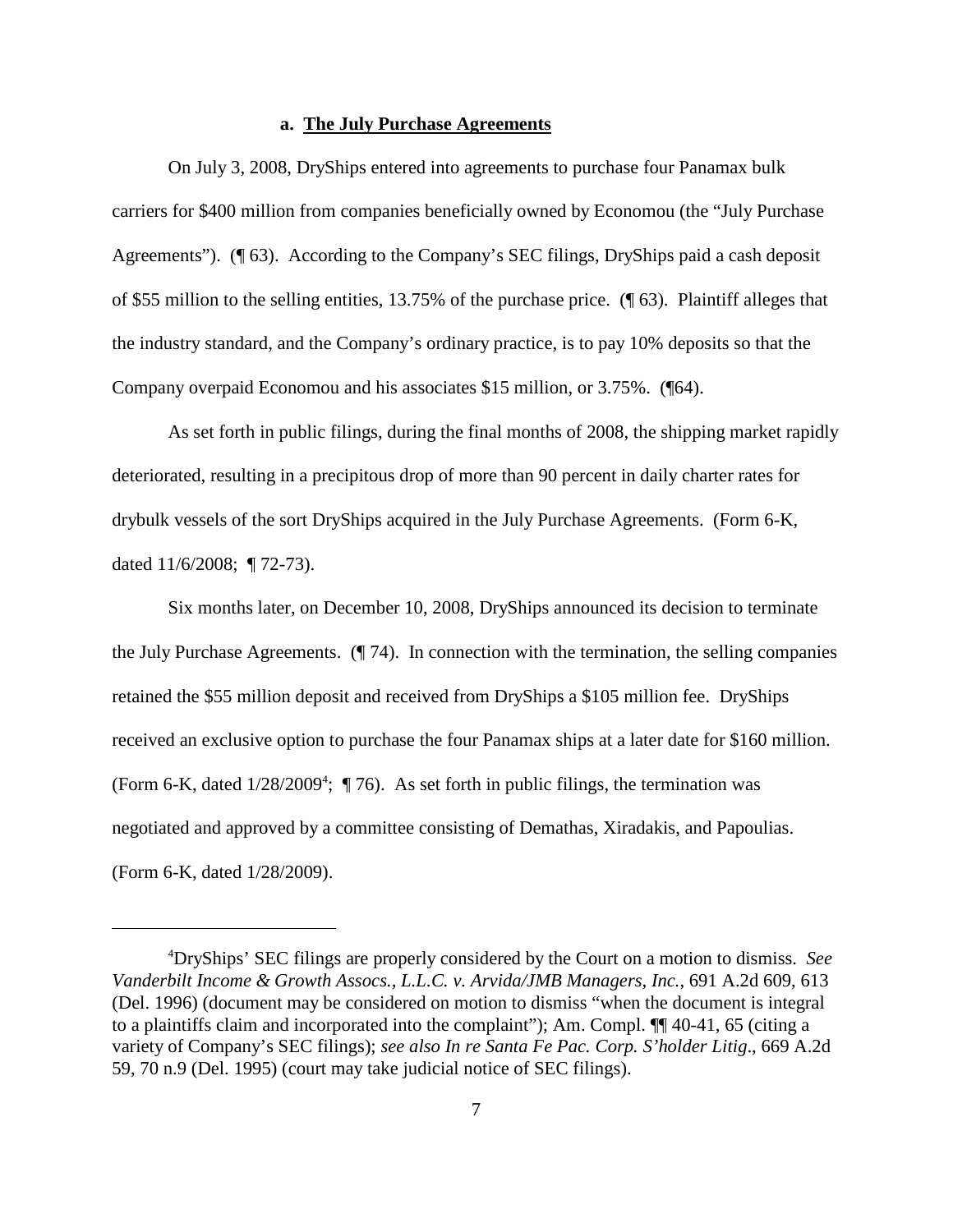Plaintiff alleges that the four ships were worth only \$120 million at the time of the termination, so that the \$160 million option price was \$40 million out of the money. Further, Plaintiff alleges that the \$105 million fee was payment for the option (not for cancellation), but that the option was only worth \$8 million, and so that Dryships overpaid Economou by \$97 million, or 1,213%, for a \$40 million-out-of-the-money option. (¶ 78).

### **b. The October Purchase Agreements**

On October 6, 2008, the Company announced that it had entered into agreements to purchase nine special-purpose companies that each owned one Capesize ship (the "October Purchase Agreements"). As set forth in public filings, the special-purpose companies were each controlled by Cardiff or clients of Cardiff, including Economou. (Form 6-K, dated 11/6/2008; ¶ 67). To acquire the special-purpose companies, DryShips agreed to pay at least \$689 million in newly authorized DryShips stock and to assume \$216 million in debt and \$262 million in remaining shipyard installments to complete construction of some of the ships, for a total of approximately \$1.17 billion. (¶ 68).

As set forth in public filings, during the final months of 2008, the shipping market rapidly deteriorated, resulting in a precipitous drop of more than 90 percent in daily charter rates for drybulk vessels of the sort DryShips acquired in the October Purchase Agreements. (Form 6-K, dated 11/6/2008; ¶ 72-73).

Three and a half months later, on January 22, 2009, DryShips announced its decision to terminate the October Purchase Agreements. (¶ 80). To consummate the termination, DryShips gave the selling entities 6.5 million shares of DryShips stock worth \$68,185,000 as of January 28, 2009, as well as "out of the money" warrants to purchase 3.5 million shares of DryShips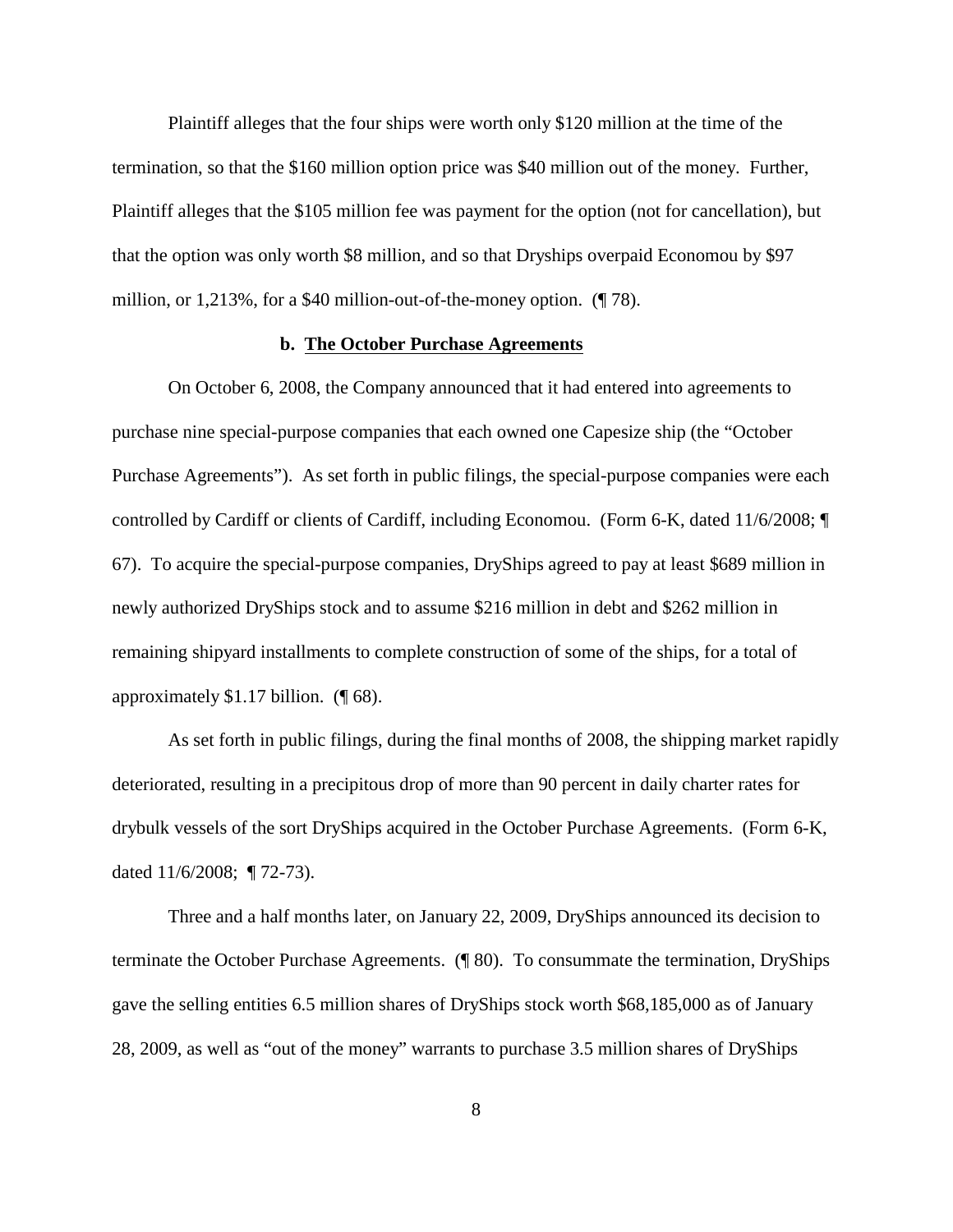common stock with strike prices from \$20-\$30 per share and with an intrinsic value of \$82,500,000. (¶¶ 81-82). As set forth in public filings, this transaction was approved by Board members Demathas, Xiradakis, and Mitilinaios. (Form 6-K, dated 1/28/2009).

Plaintiff does not allege that Economou has exercised the warrants. The strike price is still several times higher than the current stock price. (Compare Form 6-K, dated 5/6/2009) (listing strike prices of between \$20 and \$30 share) with

http://www.google.com/finance?q=NASDAQ:DRYS (indicating that DryShips's stock price closed at \$5.59 on February 18, 2010)). Nonetheless, Plaintiff alleges that the January 28, 2009 value of the 6.5 million shares, \$68,185,000, plus the intrinsic value of the warrants to purchase 3.5 million shares, \$82,5000,000, equals \$150,685,000, or 12.88% of the \$2.27 billion purchase price. Further Plaintiff alleges that the standard termination fee was 10%, and so that the Company overpaid Economou and the Cardiff clients by 2.88% or \$33,685,000. (¶ 83).

#### **2. The Primelead Transaction**

On October 3, 2008, Primelead Shareholders Inc. ("Primelead"), at the time a wholly owned subsidiary of DryShips, entered into an agreement to acquire the equity interests of DrillShips Holdings ("DrillShips"). DrillShips was controlled by clients of Cardiff, including Economou, and had contracted for the building and purchase of two advanced capability drillships for use. (¶ 52). In exchange for the drillships, Primelead gave DrillShips newly issued shares equal to 25% of Primelead's then issued and outstanding shares. DryShips also assumed installment payment obligations of \$1.1 billion and debt obligations of \$261.1 million. (¶ 52).

Nine months later, on July 9, 2009, DryShips announced that it entered into an agreement to acquire the remaining 25% of the total issued and outstanding stock of Primelead. (¶ 55). In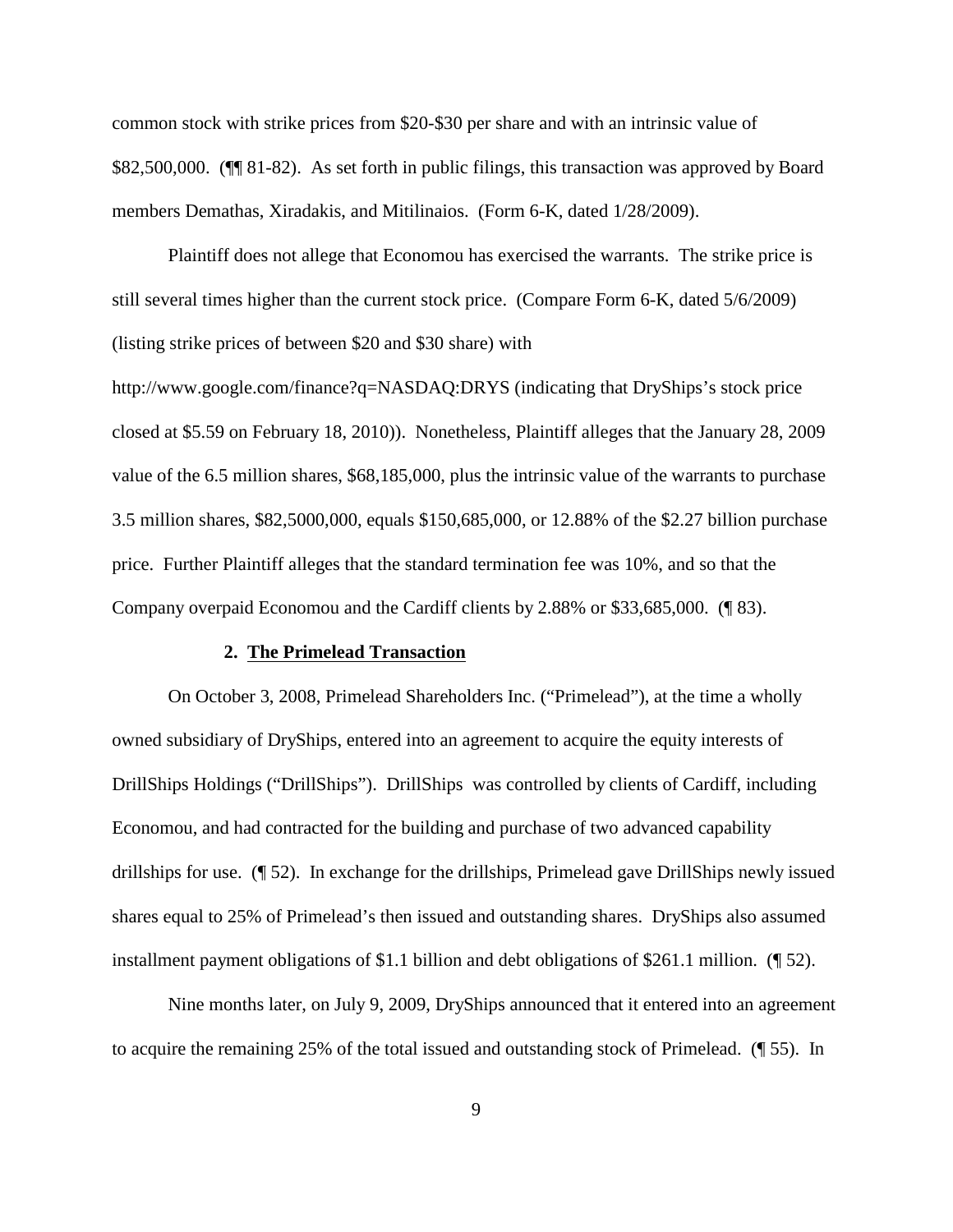exchange, DryShips paid to the sellers, which included Economou and other clients of Cardiff, \$50 million in cash and 33,955,224 convertible preferred stock, which will mandatorily convert into common shares in four equal increments corresponding to the delivery of the four new drillships to Primelead. (Form 6-K, date 7/9/2009; ¶ 57). The Plaintiff alleges that the preferred stock was worth \$185 million as of July 9, 2009, that with the \$50 million in cash, the Company paid \$235 million, but that the 25% interest in Primelead was worth only \$122 million, an overpayment of \$113 million, or 93%. (¶ 58).

In connection with this transaction, DryShips disclosed in its public filings that the transaction was negotiated and approved by the Audit Committee, which is comprised of Demathas, Xiradakis, and Mitilinaios, acting as a Special Committee, and that the Audit Committee "took the appropriate steps necessary to evaluate the transaction and determine its fairness." (Form 6-K, dated 7/9/2009; ¶ 59).

#### **3. Compensation Awarded to Economou and Fabiana**

On January 21, 2009, the Compensation Committee, consisting of Demathas and Xiradakis, approved an increase in the annual fee paid to Fabiana Services S.A., a Marshall Islands Corporation controlled by Economou that provides Economou's services to DryShips, from 2,000,000 dollars to 2,000,000 Euros, an increase of \$597,000. (¶ 42).

On the same day, January 21, 2009, the Compensation Committee approved a \$6.98 million bonus to Economou for services rendered during 2008. (142).

## **C. Procedural History**

On March 2, 2009, Plaintiff filed this lawsuit. Three months later, on June 1, 2009, the Defendants moved to dismiss the complaint. On July 22, 2009, the parties stipulated that the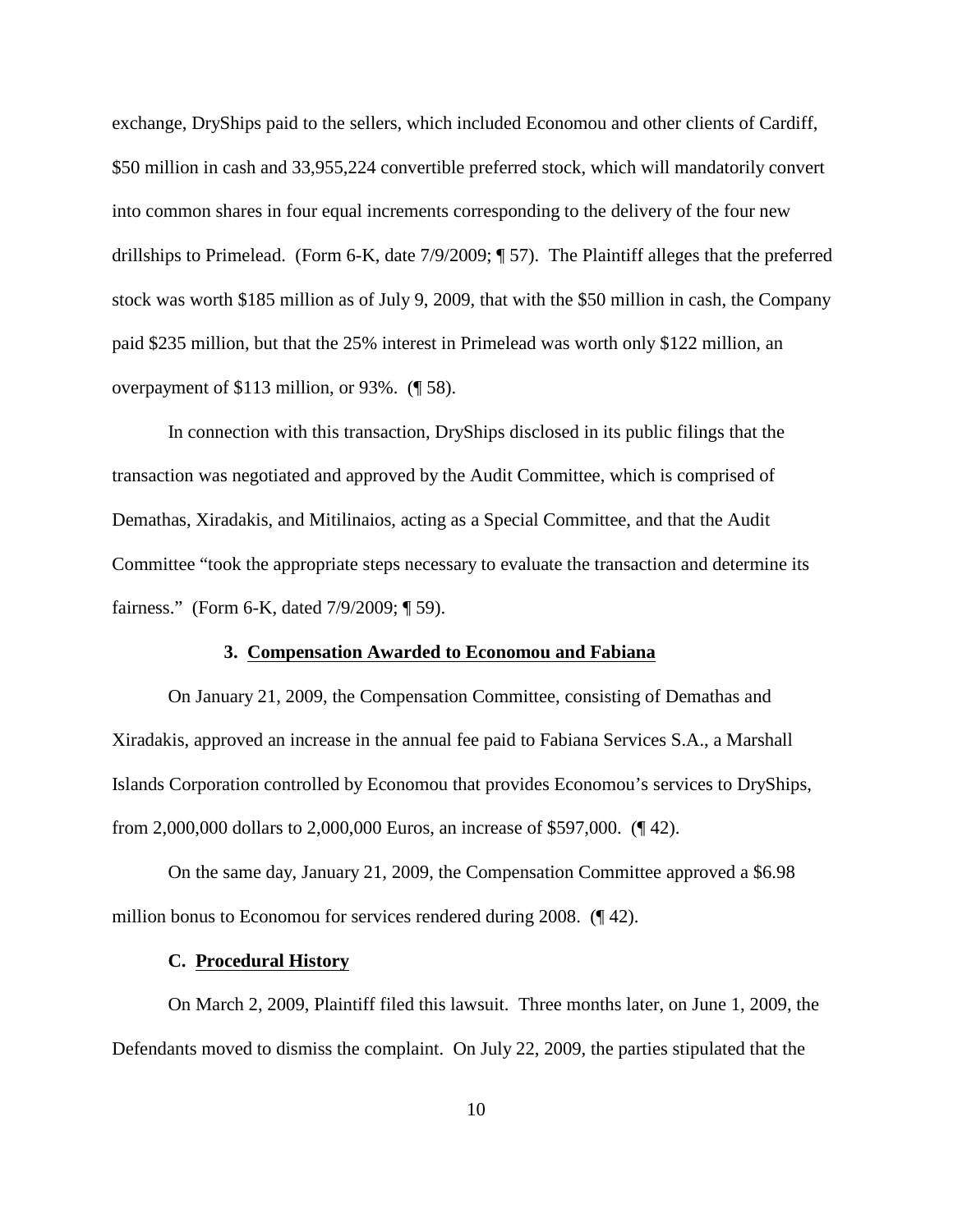Plaintiff may amend his complaint. On August 12, 2009, the Plaintiff filed the Amended Complaint.

 In the Amended Complaint, Plaintiff asserts nine causes of action: Counts I, II and III for breach of fiduciary duty of good faith; Counts IV, V and VI for waste; and Counts VII, VIII, and IX for unjust enrichment.

• Count I charges the Individual Directors with breach of their fiduciary duty of good faith with respect to payments made in connection with the July and October Purchase Agreements;

• Count II charges Individual Directors with breach of their fiduciary duty of good faith with respect to payments made in connection with the Primelead Transaction;

• Count III charges Defendants Demathas and Xiradakis with breach of their fiduciary duty of good faith with respect to payments made in connection with the Compensation Awarded to Economou and Fabiana;

• Count IV charges the Individual Directors with waste with respect to payments made in connection with the July and October Purchase Agreements;

• Count V charges Individual Directors with waste with respect to payments made in connection with the Primelead Transaction;

• Count VI charges Defendants Demathas and Xiradakis waste with respect to payments made in connection with the Compensation Awarded to Economou and Fabiana;

• Count VII charges Defendants Economou and Kandylidis with unjust enrichment with respect to payments made in connection with the July and October Purchase Agreements;

11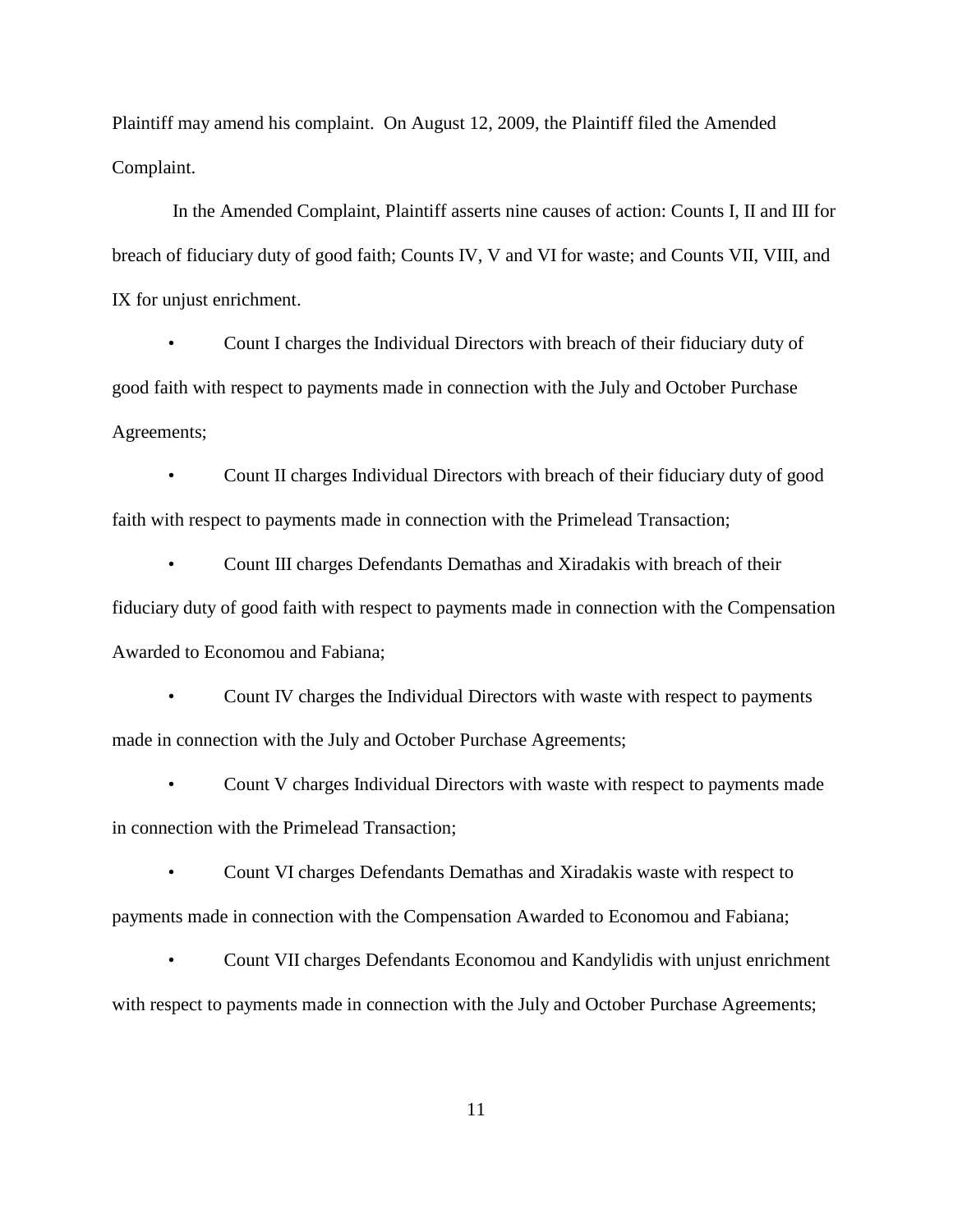• Counts VIII charges Defendant Economou with unjust enrichment with respect to payments made in connection with the Primelead Transaction; and

Count IX charges Defendant Economou<sup>5</sup> with unjust enrichment with respect to the payments made in connection with the Compensation Awarded to Economou and Fabiana.

On September 11, 2009, the Individual Defendants moved this Court, pursuant to MIRCP  $7(b)(1)(A)$ , to dismiss the Amended Complaint in its entirety with prejudice, on the ground that Plaintiff had failed to plead with particularity, as he is required to do by 52 MIRC, Part I, § 79(3) and MIRCP 23.1, that demand upon the Board to initiate litigation would have been futile. That is, the Plaintiff failed to pled with particularity sufficient facts to demonstrate reasonable doubt that at the time the lawsuit was filed a majority of the directors were disinterested and independent or that the challenged transactions were the product of a valid exercise of business judgment.

## **III. LEGAL STANDARD**

Because DryShips is a Marshall Islands corporation, Marshall Islands law controls. *Kamen v. Kemper Fin. Servs., Inc.*, 500 U.S. 90, 98-99 (1991). Under Marshall Islands law, in order to assert claims derivatively on behalf of a corporation, a shareholder ordinarily must first make demand upon the board of directors to initiate the litigation. 52 MIRC, Part I, § 79(3). Where, as here, a Plaintiff fails to make a demand, he must allege with particularity the reasons why that demand would have been futile. 52 MIRC, Part I, § 79(3); MIRCP 23.1.

 $5$ The Amended Complaint's inclusion of Kandylidis in Count IX seems inconsistent with other allegations.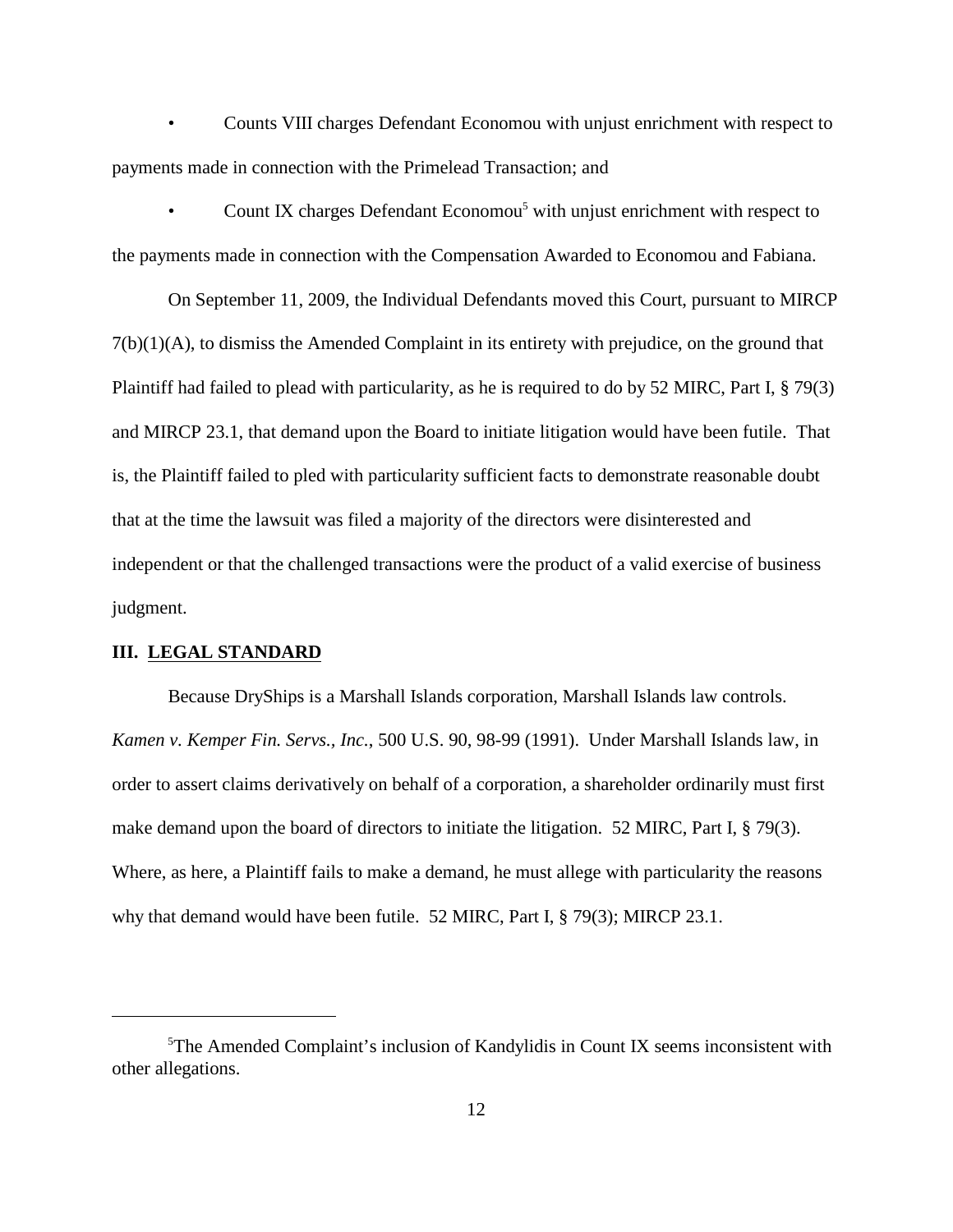Marshall Islands law instructs this Court to look to Delaware corporate law. 52 MIRC, Part I, § 13. Because the Amended Complaint challenges specific Board action, Delaware law calls for this Court to apply the two-part test for demand futility announced in the case of *Aronson v. Lewis*, 473 A.2d 805 (Del. 1984), namely whether Plaintiff has, by particularized factual allegations, created a reasonable doubt that: (1) a majority of the directors at the time the suit was filed are disinterested and independent or (2) the challenged transaction was otherwise the product of a valid exercise of business judgment. *Aronson*, 473 A.2d at 814; *see Brehm v. Eisner*, 746 A.2d 244, 256 (Del. 2000) (tests are disjunctive).

In evaluating whether demand is excused, the Court will accept well-pled allegations as true. *See Beam ex rel. Martha Steward Living Omnimedia, Inc. v. Stewart*, 833 A.2d 961, 976 (Del. Ch. 2003) *aff'd*, 845 A.2d 1040 (Del. 2004). Furthermore, "[t]he Court should draw all reasonable inferences in the plaintiff's favor. Such reasonable inferences must logically flow from particularized facts alleged by the plaintiff. [C]onclusory allegations are not considered as expressly pleaded facts or factual inferences. Likewise, inferences that are not objectively reasonable cannot be drawn in the plaintiff's favor." (internal quotation marks and citations omitted). *Beam ex rel. Martha Steward Living Omnimedia, Inc. v. Stewart*, 845 A.2d 1040, 1048 (Del. 2004).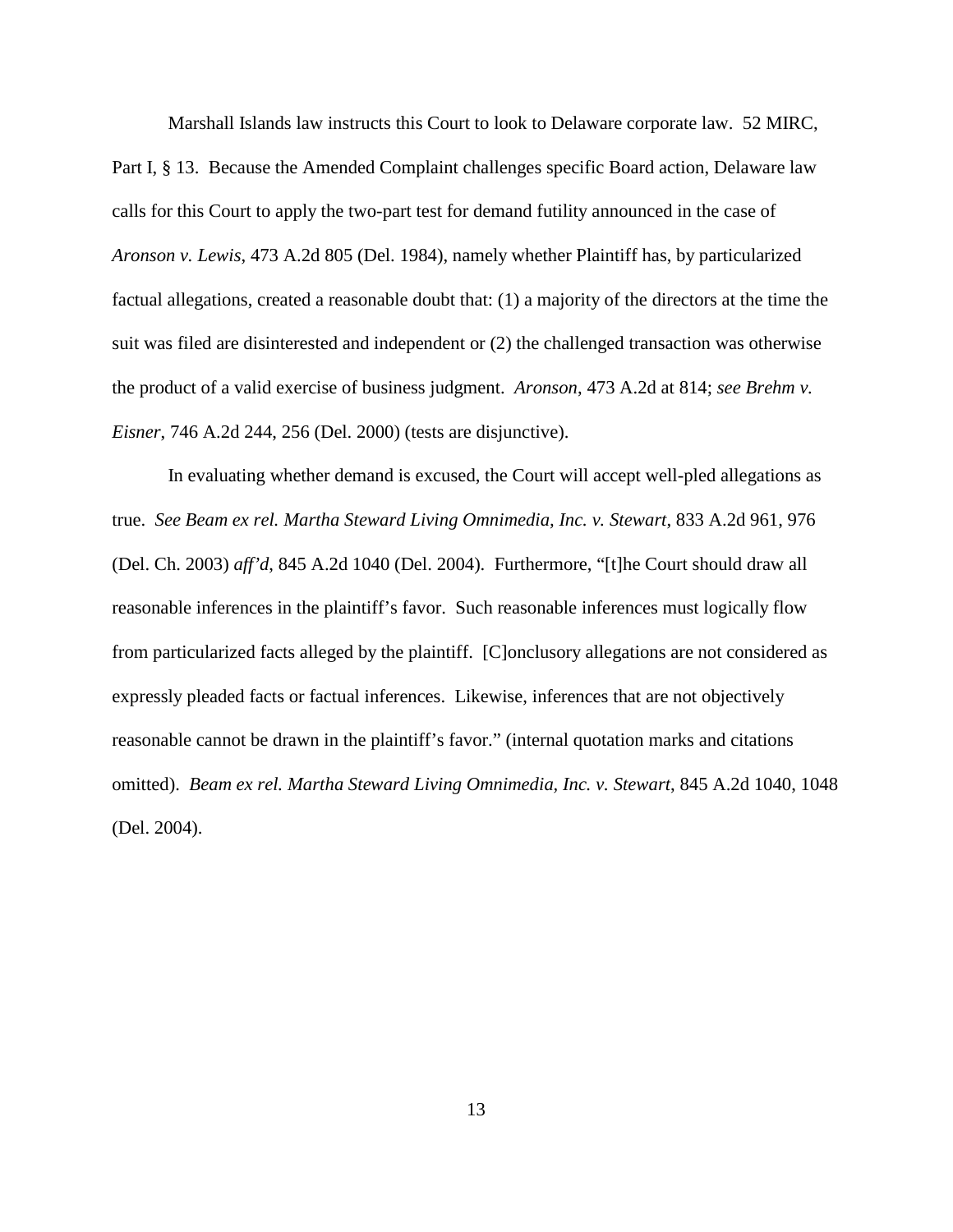#### **IV. CONCLUSIONS OF LAW**

# **A. The Plaintiff has not demonstrated that at the time the lawsuit was filed there was reasonable doubt that a majority of the directors were disinterested and independent.**

At the time this suit was filed, March 2, 2009, the Board comprised five directors.<sup>6</sup> By the time the Amended Complaint was filed, August 12, 2009, the Board comprised seven directors.<sup>7</sup> Accordingly, must the Plaintiff establish reasonable doubt as to three of the initial five directors or four of the subsequent seven?

Delaware law requires that demand futility be evaluated based on the board existing at the time of the amended complaint, unless the allegations in the amended complaint "were already validly in litigation." *In re Affiliated Computer Servs. Inc. S'holders Litig.*, No. C. A. 2821-VCL, 2009 WL 296078, at \*7 (Del. Ch. Feb. 6, 2009). *Cf. Braddock v. Zimmerman*, 906 A.2d 776, 786 (Del. 2006) (Claims are "validly in litigation" if: (1) "the original complaint was well pleaded as a derivative action;" (2) "the original complaint satisfied the legal test for demand excusal;" and (3) "the act or transaction complained of in the amendment is essentially the same as the act or transaction challenged in the original complaint."). This Court, however, need not decide whether Plaintiff's claims were validly in litigation. As explained below, although the Plaintiff has demonstrated that Economou and Kandylidis had financial and familial interests in the transactions at issue, the Plaintiff has not established reasonable doubt that other directors of either the old five-member board or the new seven-member board were disinterested and independent.

Economou, Kandylidis, Demathas, Mitilinaios, and Xiradakis. 6

<sup>&</sup>lt;sup>7</sup> Economou, Kandylidis, Demathas, Mitilinaios, Xiradakis, Kerames and Karamitsanis.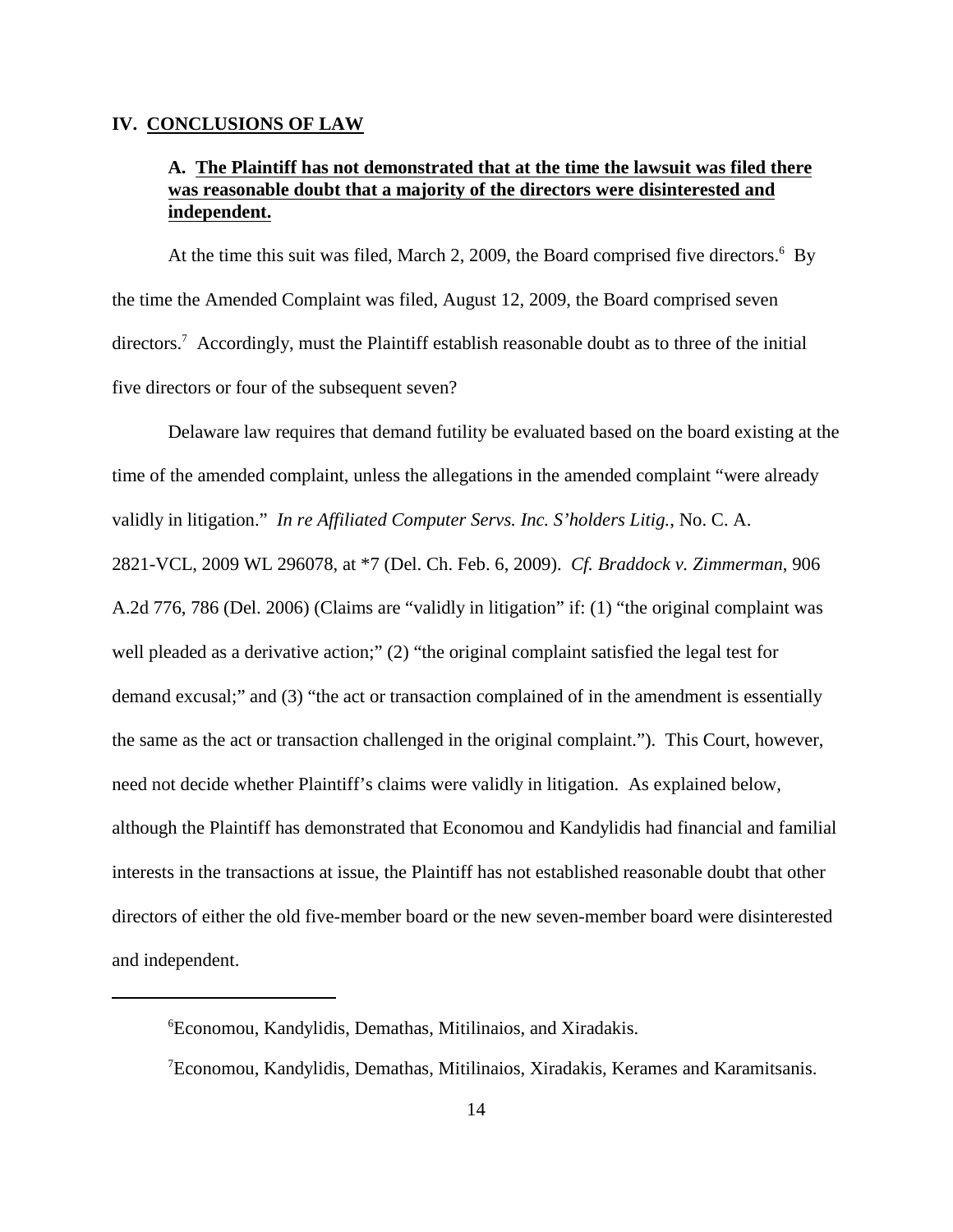#### **1. Economou and Kandylidis**

With respect to the transactions at issue, the July and October Purchase Agreements, the Primelead Transaction, and the Compensation Awarded Economou and Fabiana, Plaintiff asserts that in the context of demand excusal Economou and Kandylidis are not "disinterested." In this context, "[d]isinterested 'means that directors can neither appear on both sides of a transaction nor expect to derive any personal financial benefit from it in the sense of self-dealing, as opposed to a benefit which devolves upon the corporation or all stockholders generally.'" *In re J.P. Morgan Chase & Co. S'holder Litig.*, 906 A.2d 808, 821 (Del. Ch. 2005) *quoting*, 473 A.2d at 812.

Plaintiff's particularized factual allegations assert that Economou stands on both sides of the subject transactions. *See* ¶ II.B. These allegations of self-dealing create a reasonable doubt that Economou is disinterested. The Defendants have not argued otherwise.

Plaintiff's particularized factual allegations assert that Kandylidis (through Cardiff) stands on both sides of two transactions, the July and October Purchase Agreements and the Primelead Transaction. *See* ¶ II.B. Also Plaintiff alleges that Kandylidis is the sister of Economou (¶ 10), who is interested all three transaction. These allegations of self-dealing and familial interest create a reasonable doubt that Kandylidis is disinterested. The Defendants have not argued otherwise.

#### **2. Demathas, Mitilinaios, and Xiradakis**

With respect to Demathas, Mitilinaios, and Xiradakis, non-family outside director defendants, Plaintiff has not argued that they have a financial or family interest in the transactions at issue. Rather, Plaintiff argues that they are not "independent" of interested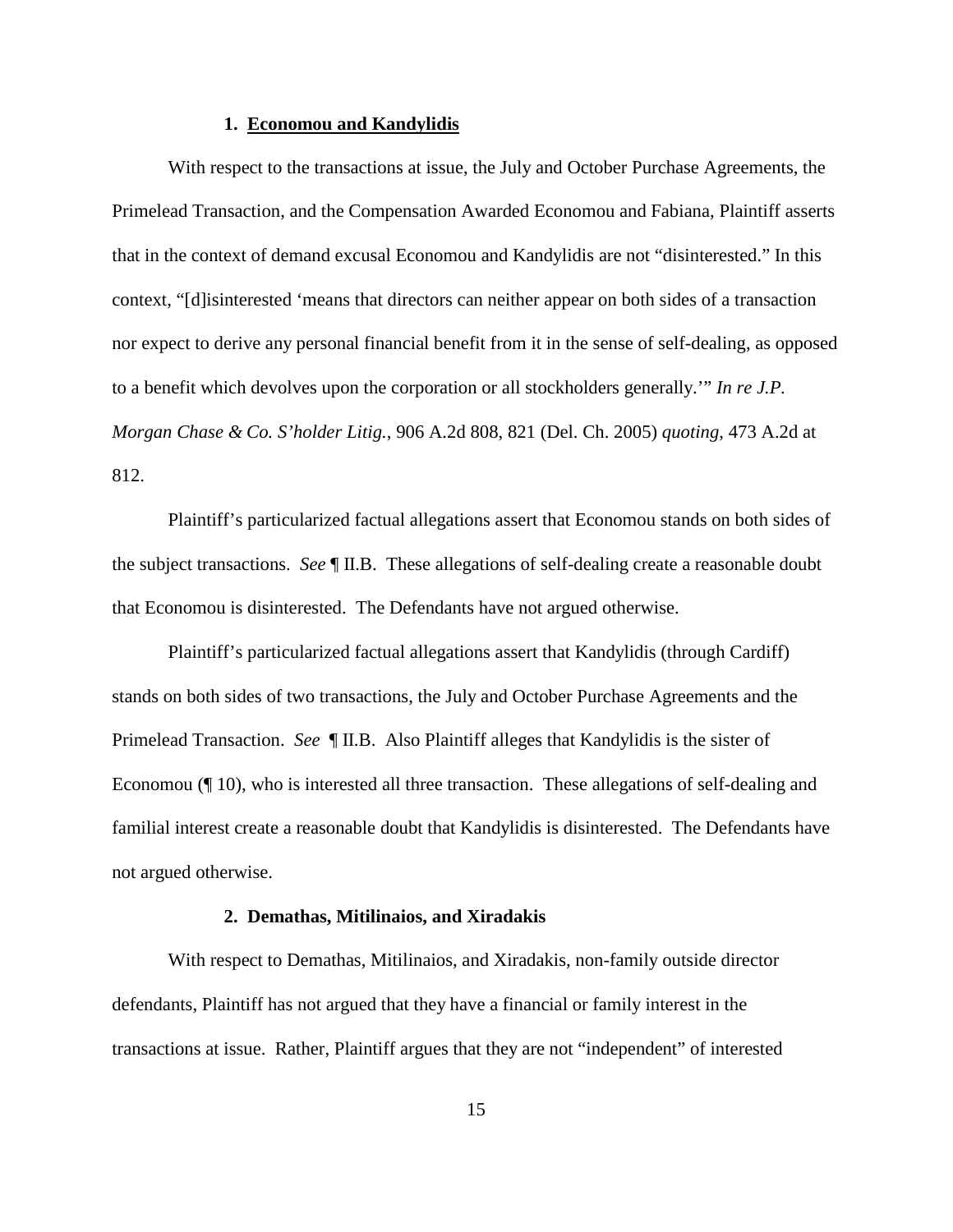director Economou. "Independence means that a director's decision is based on the corporate merits of the subject before the board rather than extraneous considerations or influences." *Aronson*, 473 A.2d at 816. "Such extraneous considerations or influences may exist when the challenged director is controlled by another. To raise a question concerning the independence of a particular board member, a plaintiff asserting the 'control of one or more directors must allege particularized facts manifesting "a direction of corporate conduct in such a way as to comport with the wishes or interests of the corporation (or persons) doing the controlling." The shorthand shibboleth of "dominated and controlled directors" is insufficient.'" *In re J.P. Morgan Chase & Co. S'holder Litig.*, 906 A.2d 808, 821 (Del. Ch. 2005) (*quoting Aronson*, 473 A.2d at 816, *quoting Kaplan v. Centex Corp.*, 284 A.2d 119, 123 (Del. Ch. 1971)). "This lack of independence can be shown when a plaintiff pleads facts that establish 'that the directors are "beholden" to [the controlling person] or so under their influence that their discretion would be sterilized.'" *Id., citing Rales v. Blasband*, 634 A.2d at 936 (Del. Supr. 1993), *and Aronson*, 473 A.2d at 815. The Plaintiff has failed to pled such facts.

Plaintiff's allegations challenging director independence generally fall into three categories: (1) allegations that Economou controls the Company, and so the directors (2) allegations that Demathas's, Mitilinaios's, and Xiradakis's past approval of various transactions demonstrates their lack of independence; and (3) allegations that Demathas, Mitilinaios, and Xiradakis are disabled from objectively considering demand by virtue of the amount of their director compensation.

The first set of allegations, allegations about Economou control and dominance over the Company (through stock ownership (14.4%), anti-takeover provisions, corporate office, and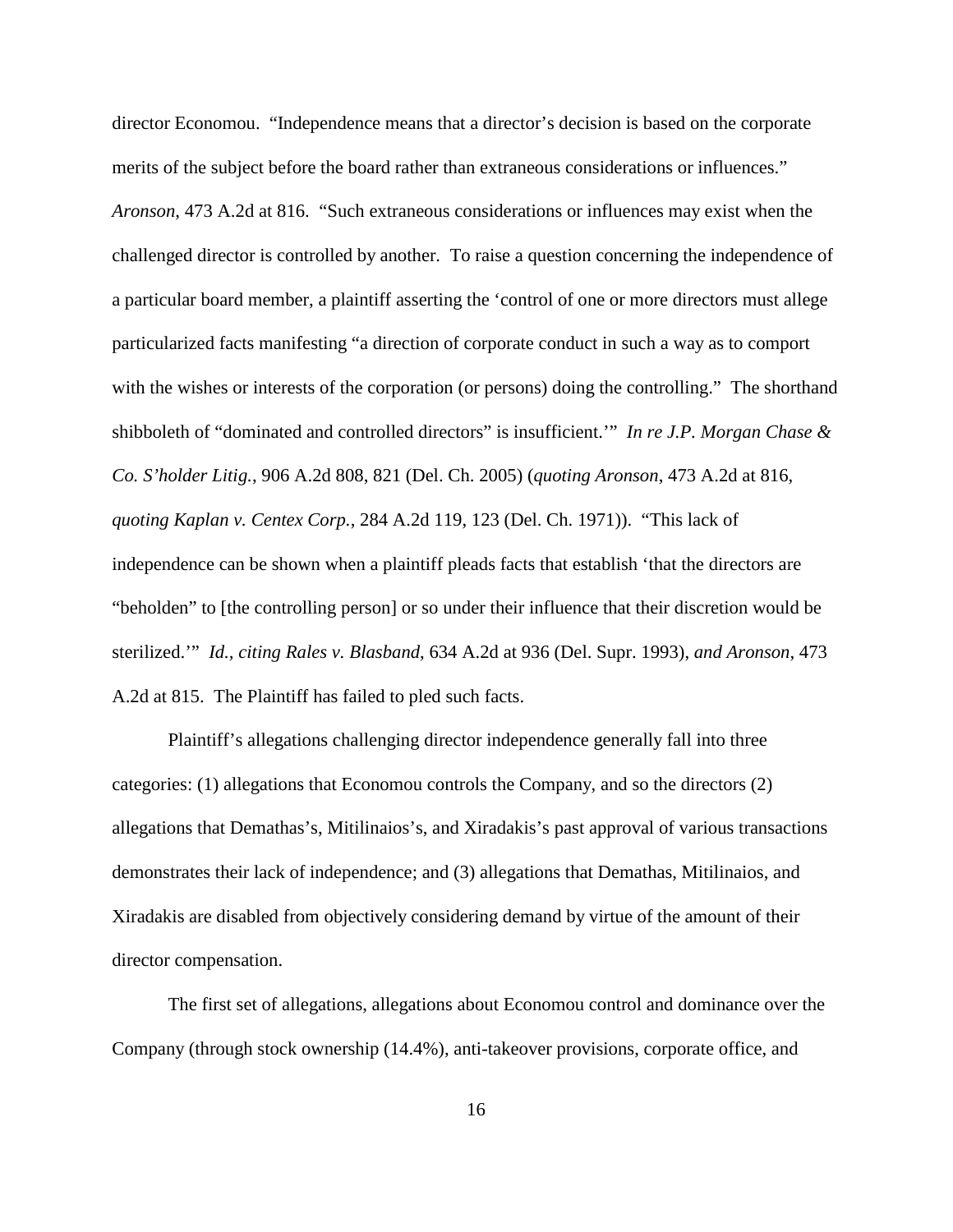Cardiff's operation of the Company (*see* II.B.)), are insufficient to show that Economou dominates and controls Demathas, Mitilinaios, and Xiradakis. Control of a company is distinct from control over directors. "A stockholder's control of a corporation does not excuse presuit demand on the board without particularized allegations of relationship between the directors and the controlling stockholder demonstrating that the directors are beholden to the stockholder." *Beam*, 845 A.2d at 1054 (finding that plaintiffs did not establish lack of director independence even where Martha Stewart owned 94 percent of company's stock). "[I]t is well settled that a director's appointment at the behest of a controlling shareholder does not suffice to establish a lack of independence." *In re Tyson Foods*, 919 A.2d 563, 588 (Del. Ch. 2007) (*citing Aronson*, 473 A.2d at 816, and *In re Walt Disney Co, Derivative Litig.*, 731 A.2d 342, 356.

"[I]n the demand context even proof of majority ownership of a company does not strip the directors of the presumptions of independence, and that their acts have been taken in good faith and in the best interests of the corporation. There must be coupled with the allegation of control such facts as would demonstrate that through personal or other relationships the directors are beholden to the controlling person." *Aronson*, 473 A.2d at 815.<sup>8</sup>

In an attempt to demonstrate Demathas, Mitilinaios, and Xiradakis are beholden to Economou, the Plaintiff alleges that they have a history of approving transactions that favor Economou and that they are disqualified by virtue of director compensation from DryShips.

*See* (*Stroud v. Milliken Enters., Inc.*, 585 A.2d 1306, 1307 (Del. Ch. 1988) (stating that 8 control of a corporation by a majority stockholder who nominates or elects the directors is not sufficient to raise a reasonable doubt about a director's independence; rather, the nature of the relationships between them must demonstrate that the director is beholden to the stockholder).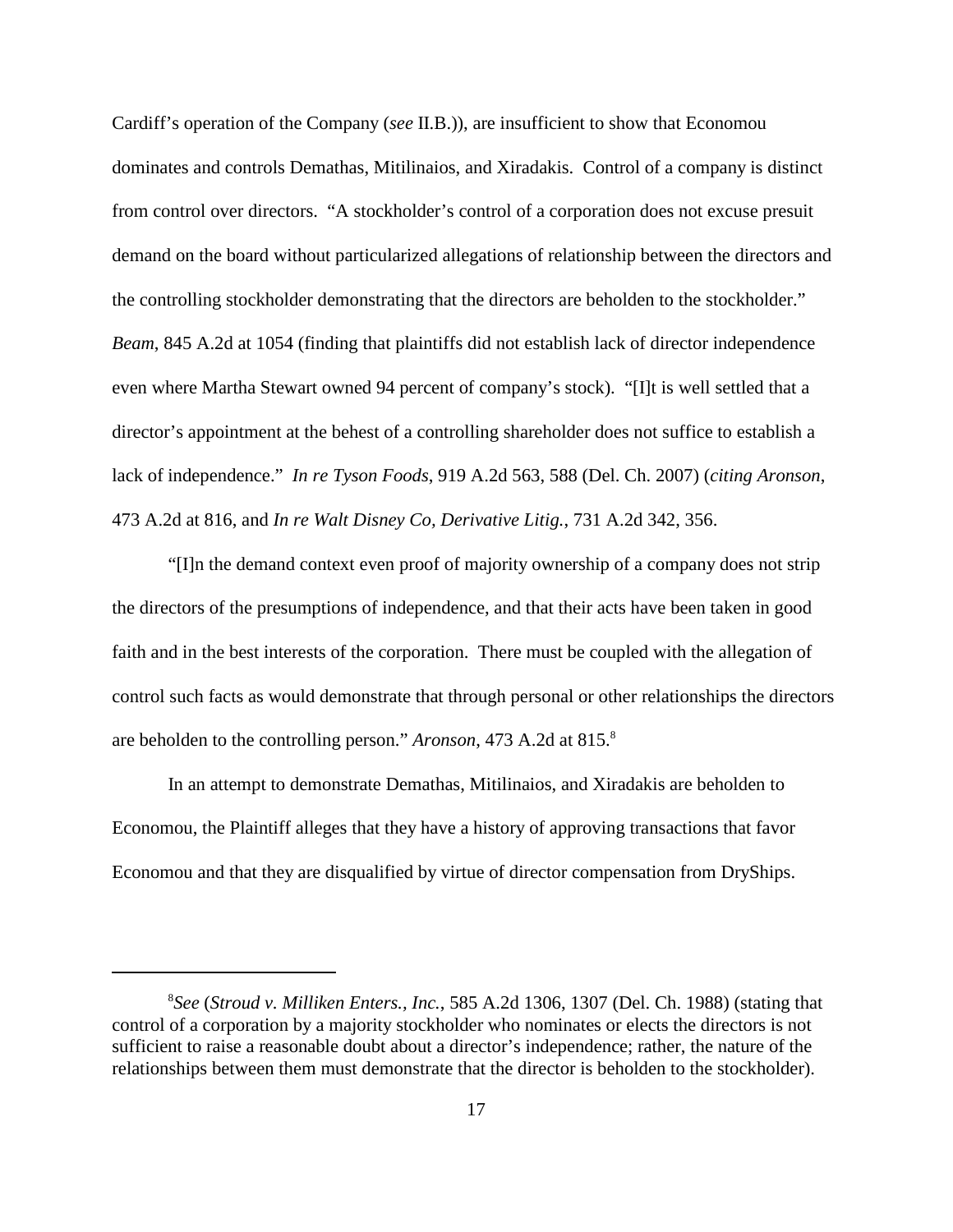However, as explained below, these allegations are not sufficient, the alleged facts do not demonstrate that the non-family outside directors were beholden to Economou.<sup>9</sup>

The second set of allegations, allegations about Demathas's, Mitilinaios's, and Xiradakis's past approval of various transactions (the transactions at issue<sup>10</sup> and others<sup>11</sup>), fails to rebut the presumption that the non-family directors are independent.

As the Court said in *In re Tyson Foods*, 919 A.2d at 588, "Plaintiffs' [argument is] wholly circular: in order to find that defendants lack independence, I must conclude that they failed to exercise independent business judgment by approving self-interested transactions; and yet in order to find those very transactions beyond the bounds of business judgment, I must conclude that the defendants lacked independence. Such a decision would be contrary to the presumption of business judgment that directors enjoy, however, and cannot be supported."

<sup>&</sup>lt;sup>9</sup>Similarly, Plaintiff's allegations that Demathas and Xiradakis lack independence due to their service along with Economou on the board of Ocean Rig ASA, a wholly owned subsidiary of DryShips (¶¶ 8, 29), fail because under Delaware law a director does not lack independence from another director simply because they share outside professional associations or relationships. *See e.g., Kahn v. Portnoy*, No. 3515-CC, 2008 Del. Ch. LEXIS 184, at \*46 (Del. Ch. Dec. 11, 2008) ("Under *Aronson,* receiving reasonable compensation for serving as a director for one other company related to an interested director, without more, will usually not be enough to create a reasonable doubt as to director independence."); *see also Beam*, 845 A.2d at 1051-52 ("Mere allegations that [directors and insider defendants] move in the same business and social circles, or a characterization that they are close friends, is not enough to negate the independence for demand excusal purposes.").

 $10$ <sup>10</sup>The July and October Purchase Agreements, the Primelead Transaction, and the Compensation Awarded Economou and Fabiana.

<sup>&</sup>lt;sup>11</sup>The lease of office space ( $\llbracket$  43); the issuance of a cash dividend to Economou ( $\llbracket$  45); the issuance of Goodwill Shares to Economou (¶ 46); the purchase of Ocean Rig stock from Economou (¶ 50); and the payment of a \$14 million commission to Cardiff ( $\P$ [ 47, 51).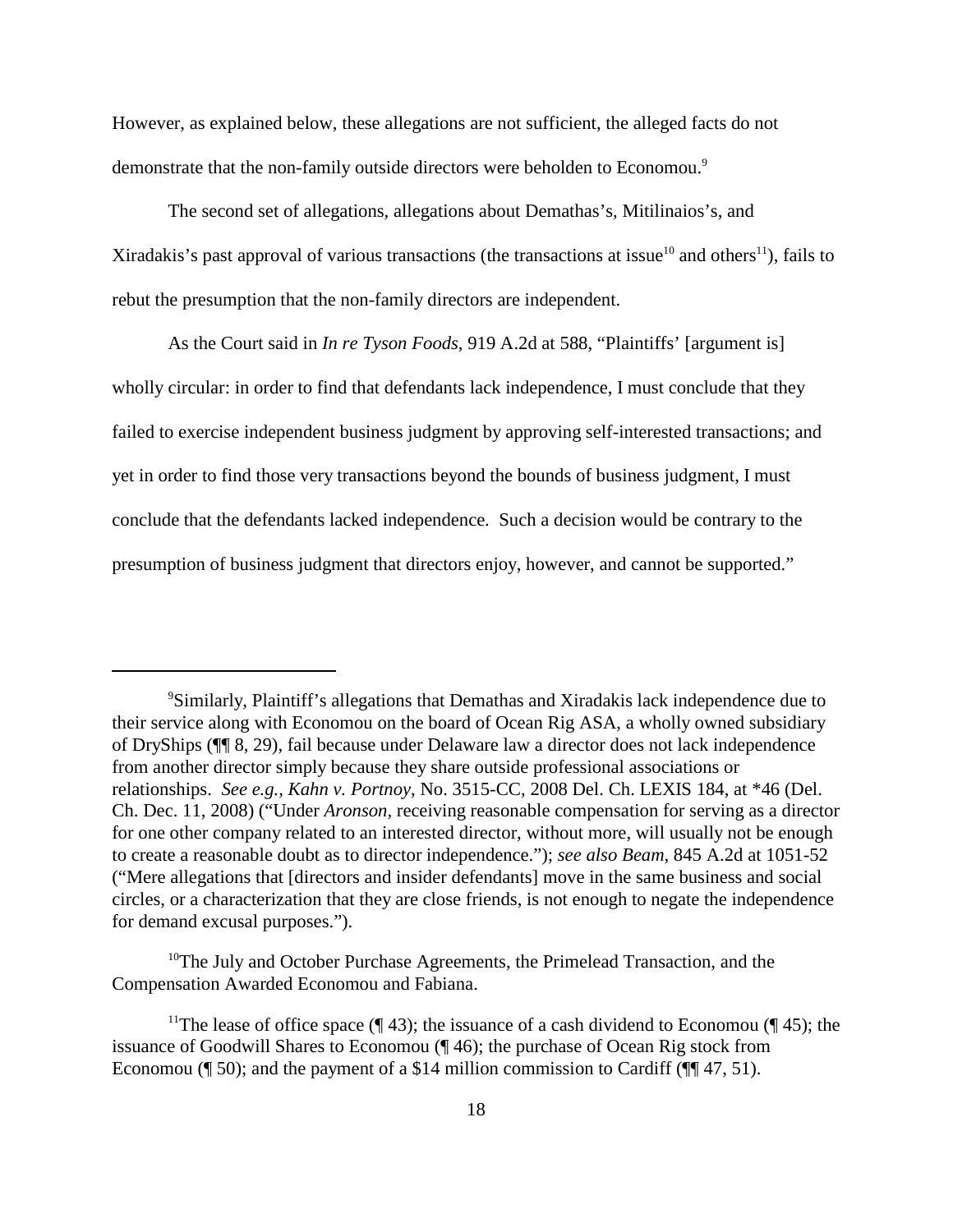Similarly, the Court in *In re INFOUSA, Inc. S'holders Litig.*, 953 A.2d 963, 989 (Del. Ch. 2007) recognized that, "In most derivative suits . . . a plaintiff will argue that the board's decision to allow a transaction was a violation of its fiduciary duties." The Court continued: "If [a] plaintiff can then avoid the demand requirement by reasoning that any board that would approve such a transaction (or as here, a history of past transactions) is by definition unfit to consider demand, then in few (if any) such suits will demand ever be required," which "does not comport with the demand requirement's justification as a bulwark to protect the managerial discretion of directors." *Id.*

Taken separately or together, the transactions at issue, and the others cited by Plaintiff, fail to rebut the presumption of the business judgment rule that the non-family outside director defendants, all of whom are sophisticated business people with years of experience, were independent.

The third set of allegations, allegations about Demathas's, Mitilinaios's, and Xiradakis's 2008 compensation, also are insufficient to cast reasonable doubts on their independence. Plaintiff maintains that each non-family outside director received compensation of \$705,000 in 2008. If each director did received \$705,000 for his 2008 service on the Board, and if the  $$705,000$  were a substantial portion of his annual income<sup>12</sup>, these facts (in the absence of facts to the contrary) would tend to demonstrate that the non-family outside directors were beholden to the interested and controlling director Economou.

<sup>&</sup>lt;sup>12</sup>See In re Cysive, Inc. S'holders Litig., 836 A.2d 531, 536 (Del. Ch. 2003) (directors are not beholden where their compensation "is not a material part of their annual incomes or net worth").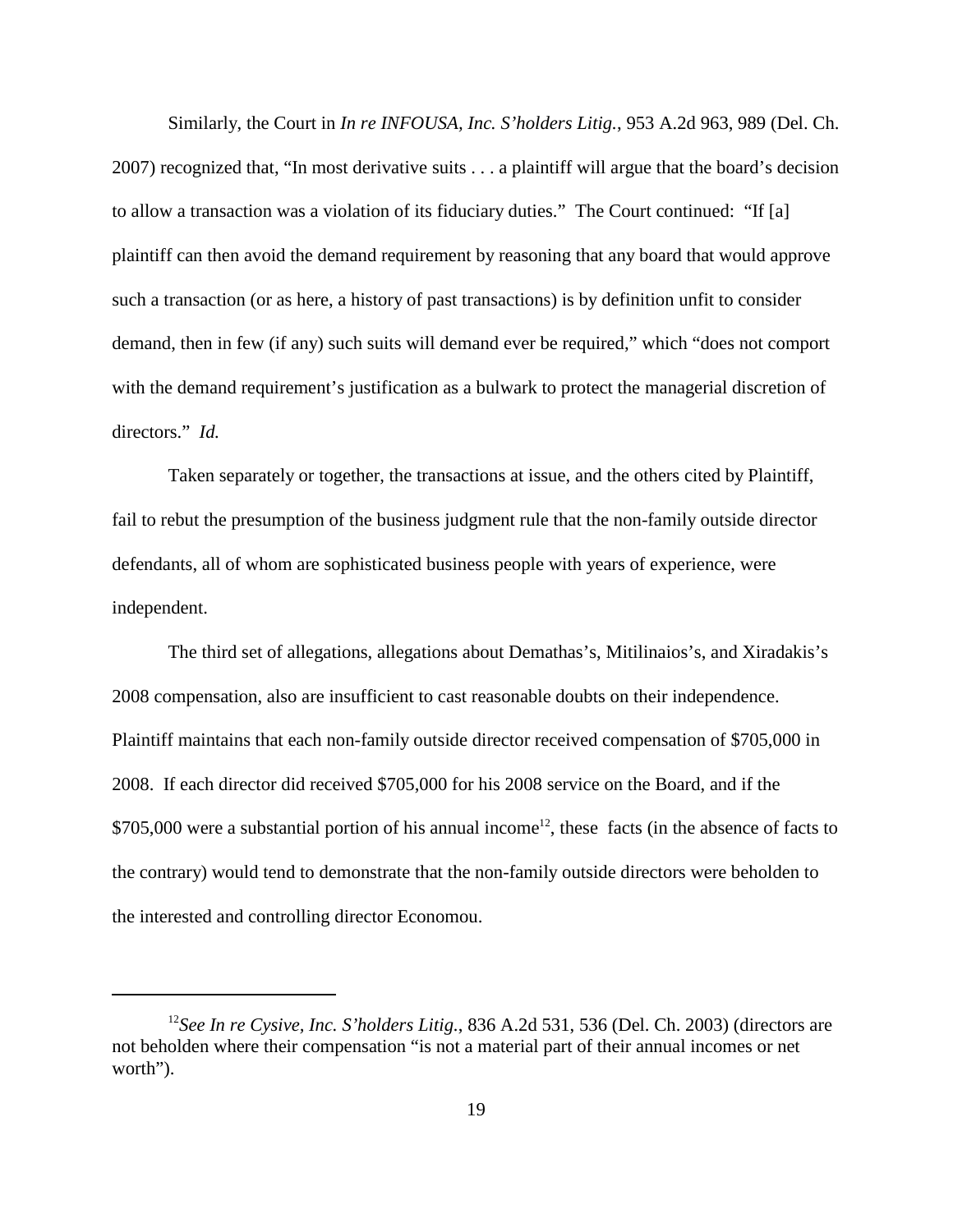However, the Company's 2008 Annual Report states that \$705,000 is an aggregate amount. (See FY08 Annual Report ("Non-executive directors received annual compensation in the **aggregate** amount of \$705,000.") (emphasis added)). The Annual Reports appears to say that together, in the aggregate, the non-executive directors received \$705,000, not that each received \$705,000.<sup>13</sup>

If as Plaintiff claims, the word "aggregate" means the total each director received, not the total of what all non-executive directors received, he could have confirmed his interpretation by exercising his right, under 52 MIRC, Part I, § 81, to examine the Company's books and records. Plaintiff conceded at oral argument that he failed to do so either formally or even informally. Absent such confirmation that the term "aggregate" means the total compensation for each, rather than all non-executive directors, the Court finds that Plaintiff is not entitled to the inference that each non-family outside director received \$705,000.<sup>14</sup>

<sup>14</sup>Plaintiff suggested in his Opposition brief that the increase in director compensation from 2007 to 2008 served as a quid pro quo for director approval of certain transactions (Opp. 23). But Plaintiff appeared to concede at oral argument that he did not allege sufficient facts to establish such a quid pro quo. Accordingly, the Court will not consider this argument. The Court notes that the apparent increase was not alleged to be contemporaneous with any of the challenged decisions such that an inference of a quid pro quo would be proper at this stage. *Cf. In re National Auto Credit, Inc. S'holders Litig.*, No. Civ. A. 19028, 2003 WL 139768, at \*9 (Del. Ch. Jan. 10, 2003) (accepting at pleadings stage theory that increase in director compensation was a quid pro quo where resolutions at issue were "adopted at the same meeting, within minutes of each other").

 $13$  Even on a motion to dismiss, this Court is not required to accept Plaintiff's allegations when they are at odds with documents, like securities filings, of which this Court may take judicial notice. *See Lagrone v. American Mortell Corp.*, Nos. 04C-10-116-ASB, 07C-12-019-JRS, 2008 WL 4152677, at \*4 (Del. Super. Sept. 4, 2008) ("To the extent Plaintiffs' complaint alleges facts regarding [documents of which the Court may take judicial notice] that are at odds with [those documents], such allegations will not be regarded as well pled and will not be regarded as true for purposes of the motion [to dismiss]."); *see also In re Santa Fe Pac. Corp. S'holder Litig.*, 669 A.2d at 70 (court may take judicial notice of SEC filings).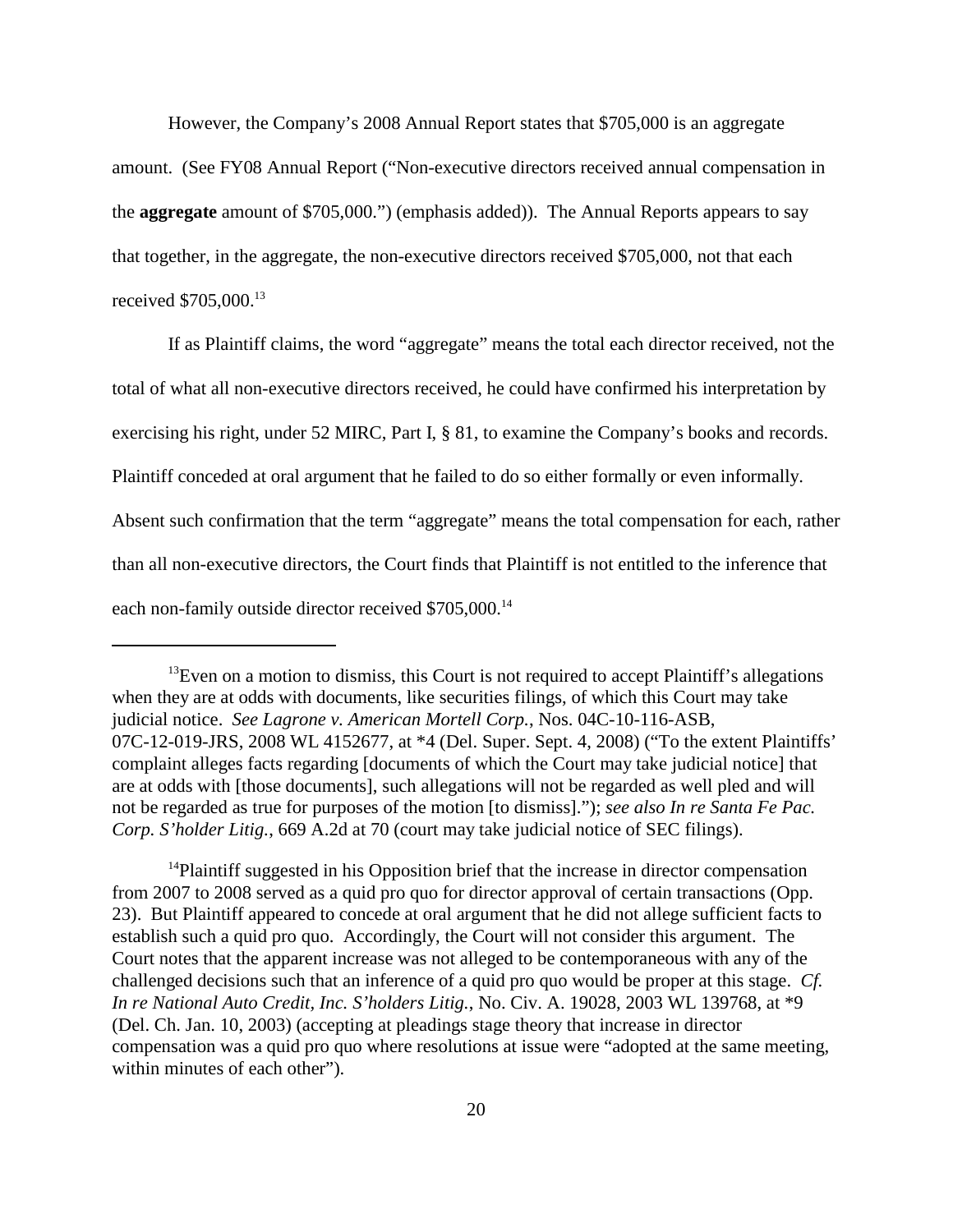The Plaintiff also alleges that Demathas and Xiradakis received an equity grant and compensation as members of Ocean Rig board. The Plaintiff, however, does not allege the value of the grant or the amount of the Ocean Rig compensation. Without allegations as to value and amount, and their relation to the defendants' annual incomes, they do not rebut the presumption that the directors were independent. Moreover, the equity grant to Demathas and Xiradakis tends to align their interests with those of the DryShips' shareholders.

## **3. Kerames and Karamitsanis**

Directors Kerames and Karamitsanis were not on the Board at the time of the transactions at issue. Plaintiff alleges Kerames was once a director of company founded by Kandylidis' son (¶ 38), but he fails to allege facts challenging Kerames's and Karamitsanis's independence or disinterestedness. Accordingly, both are deemed capable of objectively considering a demand. In order to overcome the presumption of director independence and cast a reasonable doubt on the independence of non-family outside directors, Plaintiff must show, by particularized facts, that the directors are so beholden to Economou that they would be "more willing to risk [their] reputation[s] than risk the relationship" with Economou by authorizing a suit against him. *See Beam*, 845 A.2d at 1052. Plaintiff has failed to allege such particularized facts.

## **B. Plaintiff fails to allege sufficient facts to show that any of the transactions at issue was not, at the time, a valid exercise of the board's business judgment.**

Plaintiff has failed to overcome the business judgment presumption with respect to any of the transactions at issue.

 To overcome the presumption that the directors' actions were the valid exercise of their business judgment, Plaintiff must allege facts rebutting the presumption that "in making a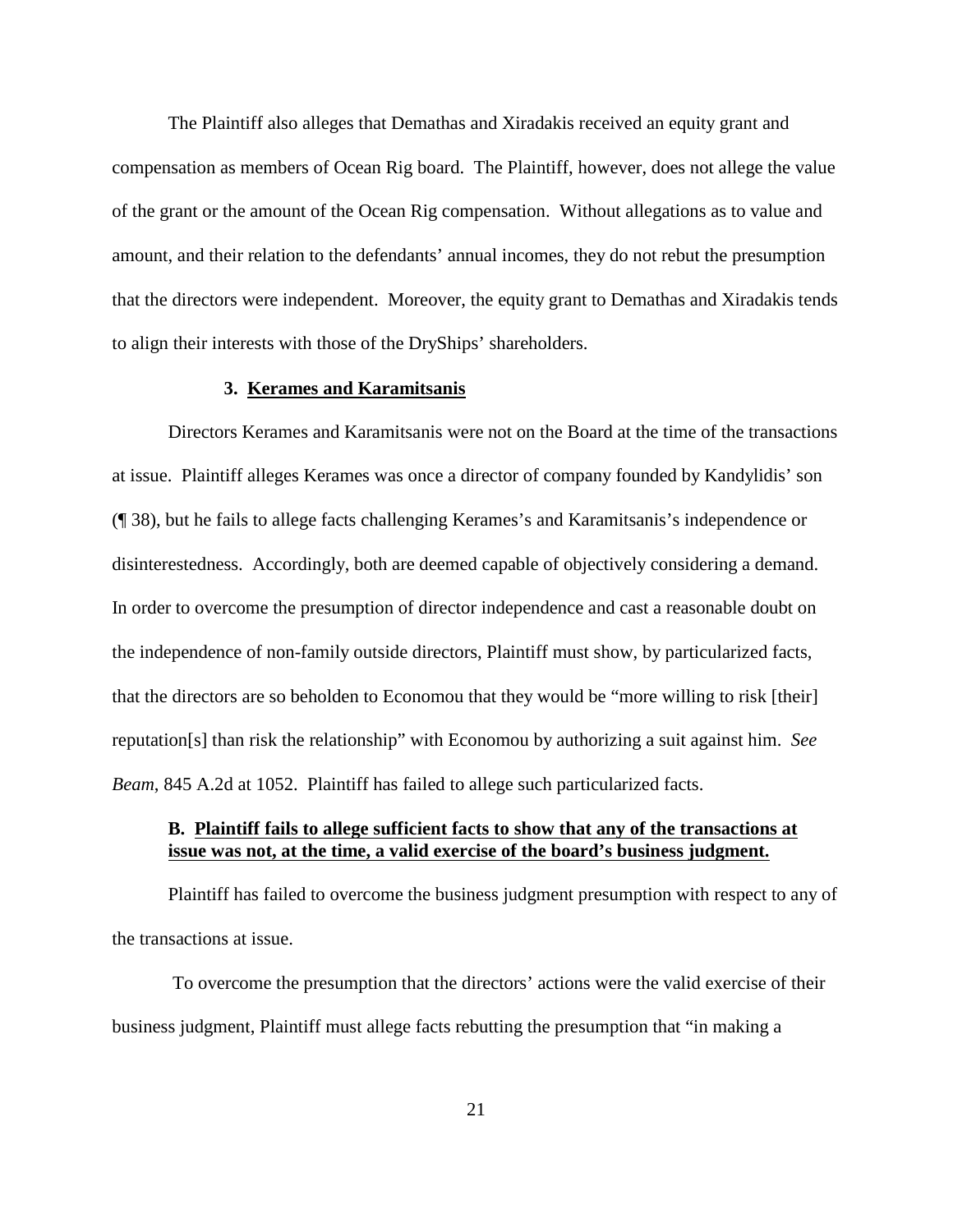business decision the directors of [DryShips] acted on an informed basis, in good faith and in the honest belief that the action taken was in the best interests of the company." *Aronson*, 473 A.2d at 812. Because the Company's Articles of Incorporation contain an exculpation clause, Plaintiff can only overcome the business judgment presumption by "plead[ing] facts suggesting that the . . . directors breached their duty of loyalty by somehow acting in bad faith for reasons inimical to the best interests of the [DryShips] stockholders." *In re Lear Corp. S'holder Litig.*, 967 A.2d 640, 648 (Del. Ch. 2008). Furthermore, demand is not excused where a plaintiff's "sole argument appears to be that [he does] not agree with the course of action taken by the Board," because that does not "suffice to create a reasonable doubt that the Board's decision . . . was the product of an exercise of business judgment." *Brehm*, 746 A.2d at 266 (internal quotation marks and citations omitted).

### **1. The July and October Purchase Agreements**

Plaintiff has failed to plead with particularity facts relating to the July and October Purchase Agreements sufficient to overcome the business judgment presumption.

## **a. The July Purchase Agreements**

Plaintiff alleges that the \$55 million deposit the Company paid upon entering into the July Purchase Agreements (13.75% of the purchase price) is "considerably higher that the industry standard 10% deposit," and so is outside the bounds of business judgment (¶ 64). This allegation must fail because Plaintiff has failed to plead adequately that Demathas, Mitilinaios, and Xiradakis negotiated the deposit term in bad faith. *See In re Lear Corp*., 967 A.2d at 652 (board's actions not outside bounds of business judgment where plaintiff failed to allege facts "that support a fair inference that the directors consciously acted in a manner contrary to the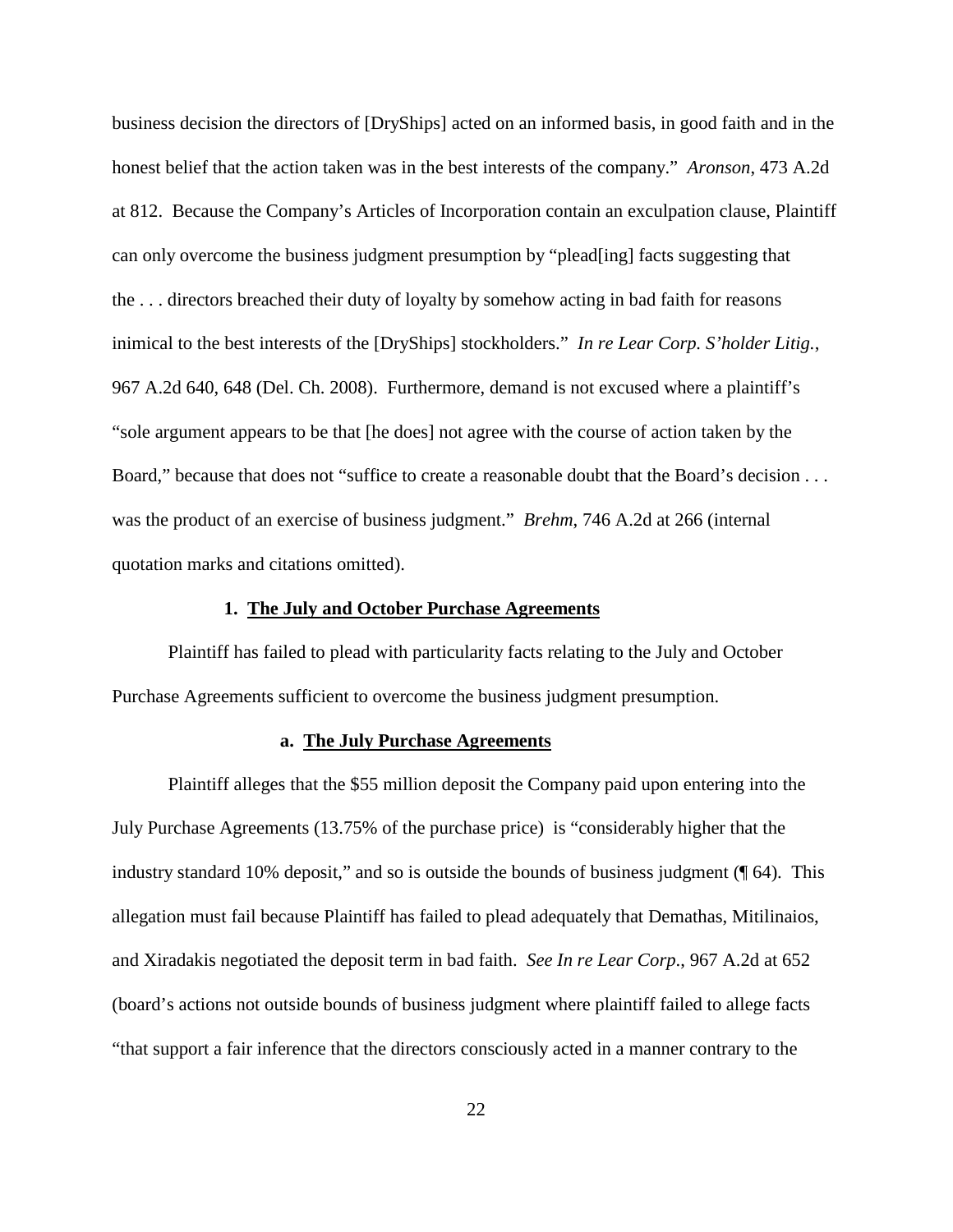interests of [the company] and its stockholders"). And in any event, Plaintiff fails to allege any facts showing that, in light of the terms and context of the agreements, the deposit was excessive at all, or that the three percent "excess[]" was somehow beyond the bounds of rationality.

Similarly, upon termination of the July Agreement, Plaintiff's allegation that Demathas, Mitilinaios, and Xiradakis overpaid Economou-related entities by 1,213% when they negotiated to pay \$105 million as part of the termination of the July Purchase Agreements. This allegation also does not suffice to overcome the business judgment presumption.

Plaintiff contends that the \$105 million was payment solely for an option to repurchase ships that had plummeted in value  $(\sqrt{\frac{76}{6}})$ , but the Company's public disclosures (on which Plaintiff relies in this context) state that the \$105 million was consideration paid for the cancellation of the contract (see Form 6-K, dated 12/10/2008) — a contract under which DryShips owed \$400 million for ships then worth only \$120 million, as Plaintiff alleges. (¶ 78). The Court is not required to credit Plaintiff's unsubstantiated allegation that the \$105 million was payment for the option only, when that allegation is contradicted by the Company's securities filings. *See Lagrone*, 2008 WL 4152677, at \*4. Moreover, Plaintiff's allegations fail to explain why, in light of deteriorating market conditions, Demathas's, Mitilinaios's, and Xiradakis's decision to pay \$105 million for relief from a \$400 million contract for ships worth far less than that, while obtaining an option to purchase the ships at a later date, was not a rational exercise of the Board's business judgment.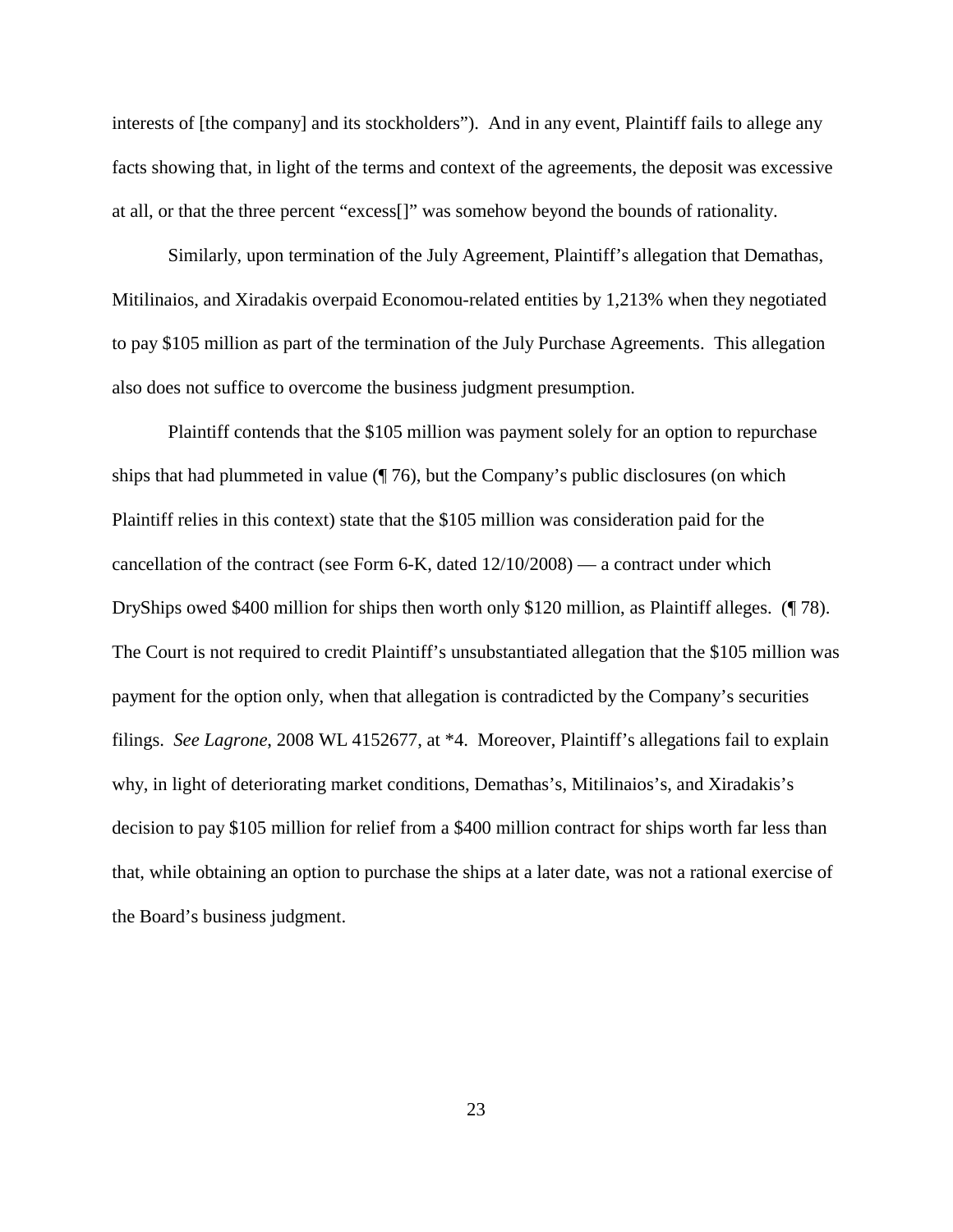#### **b. The October Purchase Agreements**

As with the July Purchase Agreements, Plaintiff's allegation that the termination fee paid in connection with the October Purchase Agreements (warrants for 3.5 million shares and 6.5 million shares worth \$150,685.000, or 28.8% of the purchase price) is higher than the industry standard 10% (¶ 83) does not demonstrate a breach of Demathas's, Mitilinaios's, and Xiradakis's business judgment, particularly where the Company has in another context paid unaffiliated third parties higher termination fees than that alleged here. (See Form 6-K, dated 1/28/2009 (Company paid \$116.4 million to terminate contract costing \$364 million, or 31.9%)). Moreover, the warrants for 3.5 million shares have not been, and may never be, exercised. The strike price for the shares is several times their current value.

## **2. The Primelead Transaction**

Plaintiff has failed to plead with particularity facts relating to the Primelead Transaction sufficient to overcome the business judgment presumption. Plaintiff first alleges that the Company overpaid Economou by 93 percent in order to reacquire the Primelead shares. Plaintiff did not explain the basis for this calculation until the January 20, 2010 hearing, when he stated that he had hired an expert who reached this valuation. Given that Plaintiff failed to explain in his Amended Complaint the basis for this calculation, and still provides no explanation other than that he hired an expert to make the calculation, Plaintiff's allegation fails to meet the law's particularity requirements. See 52 MIRC, Part I, § 79(3); MIRCP 23.1.

But even were this Court to determine that Plaintiff had adequately pleaded some form of overpayment, the allegations still would not suffice to overcome the business judgment presumption. The Company stated in its public filings that a Special Committee of the Board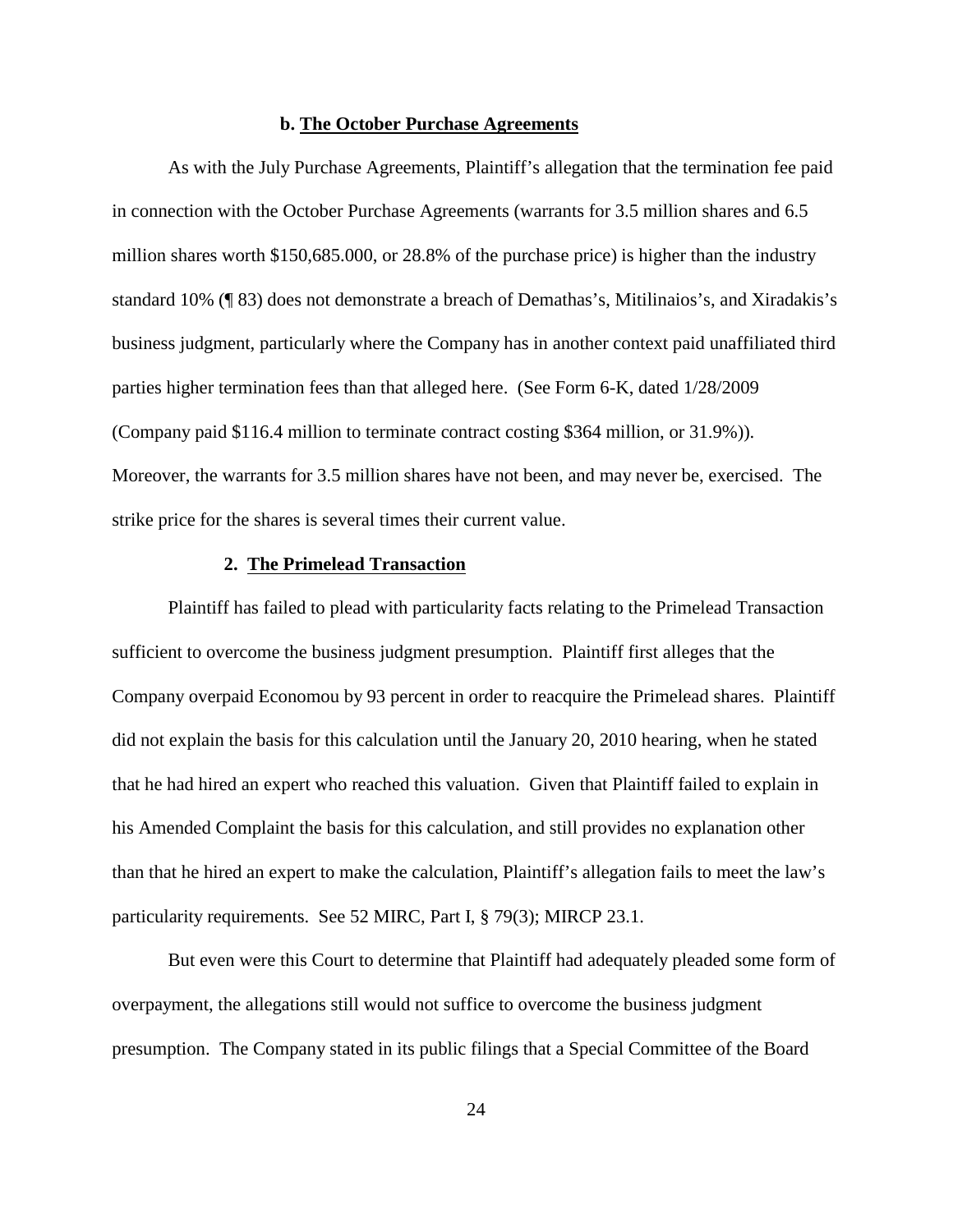"took the appropriate steps necessary to evaluate the transaction and determine its fairness." (Form 6-K, dated 7/9/2009). Plaintiff asserts that his expert's evaluation of the fairness of the transaction conflicts with the Special Committee's evaluation of fairness, and that this is therefore a factual issue requiring this Court to deny the motion to dismiss. But this assertion misunderstands the nature of the business judgment rule and Plaintiff's pleading burden: Plaintiff cannot overcome the presumption that the directors acted in good faith by arguing that the terms of the transaction were unfair or pointing out that he disagrees with the Board's decision. This Court may only evaluate the fairness of a transaction at this stage of the litigation if the "entire fairness" doctrine applies. *See In re Tyson Foods*, 919 A.2d at 596. It does not apply in this case because the burden only shifts where a plaintiff has overcome the presumptions of independence and of the business judgment rule, such as by establishing that a majority of the board was conflicted with respect to the transactions at issue. *Cf. Gantler v. Stephens*, 965 A.2d 695, 707 (Del. 2009) (holding that entire fairness review applied to transaction where plaintiffs had overcome business judgment presumption by sufficiently alleging that "a majority of the Board was conflicted"); *Orman v. Cullman*, 794 A.2d 5, 20 n.36 (Del. Ch. 2002) ("Usually, the entire fairness standard only applies at the outset . . . in certain special circumstances, viz, a squeeze out merger or a merger between two companies under the control of a controlling shareholder.").

Moreover, Plaintiff conceded both in his brief (see, e.g. Opp. 13-14) and at argument that this Court must apply the business judgment presumption to the Board's actions, and in order to do so, this Court looks instead to the process employed by and the motivations of the Board. *See Brehm*, 746 A.2d at 259 (demand excused only where particularized facts in complaint create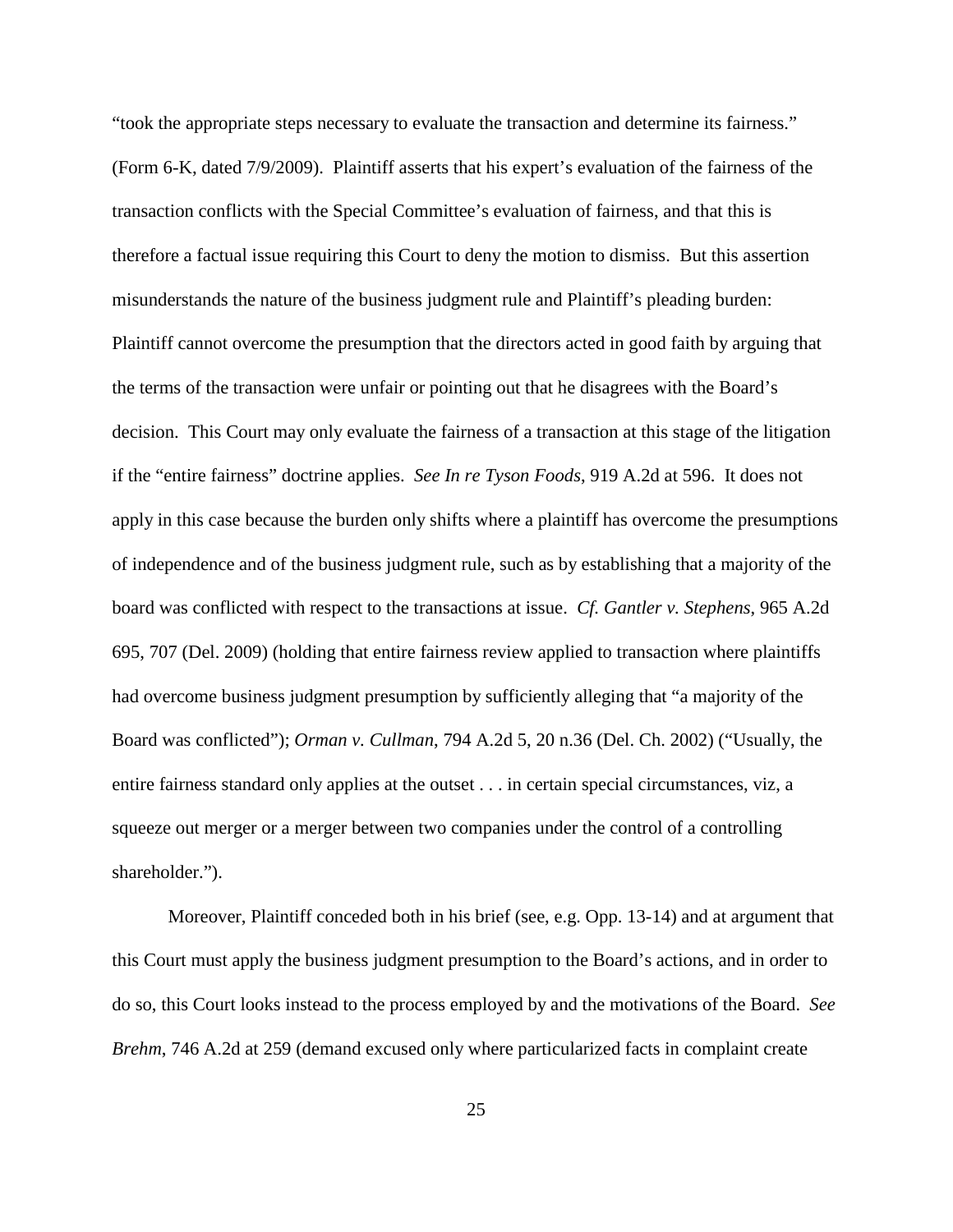reasonable doubt that "the informational component of the directors' decision making process, measured by concepts of gross negligence, included consideration of all material information reasonably available") (emphasis omitted). At oral argument, Plaintiff relied on *In re Citigroup Inc. Shareholder Derivative Litigation*, 964 A.2d 106 (Del. Ch. 2009) to argue that this Court can evaluate the substance of the Board's decision in determining whether Plaintiff has overcome the business judgment presumption. This Court finds the context of *In re Citigroup* inapposite. There the Court held that demand was excused as to the plaintiffs' claims that the Citigroup board committed waste when it awarded \$68 million plus an office, assistant, and car and driver, to the CEO upon his departure from the company. The Court explained that it could not tells from the terms of the agreement with the CEO what value the company had received in return. *Id.* at 138. Here, there is no dispute that DryShips received something of value when it obtained the rights to the drillships (or when it cancelled the burdensome July and October purchase agreements). The Court will not put itself in a position to second guess such a Board decision unless it has reason to doubt that the process in which those decisions were made was a fair one. Moreover, to the extent the Delaware Chancery Court's holding in *In re Citigroup* conflicts with that of *Brehm*, where the Delaware Supreme Court held that the plaintiff could not overcome the business judgment presumption by arguing that the Board awarded too much money to its CEO because demand is not excused where a plaintiff's "sole argument appears to be that [he does] not agree with the course of action taken by the Board," *Brehm* controls.

In this case, Plaintiff's allegations that Demathas, Mitilinaios, and Xiradakis employed a faulty process when negotiating the Primelead Transaction fail to overcome the business judgment presumption because Plaintiff simply alleges that the Company did not adequately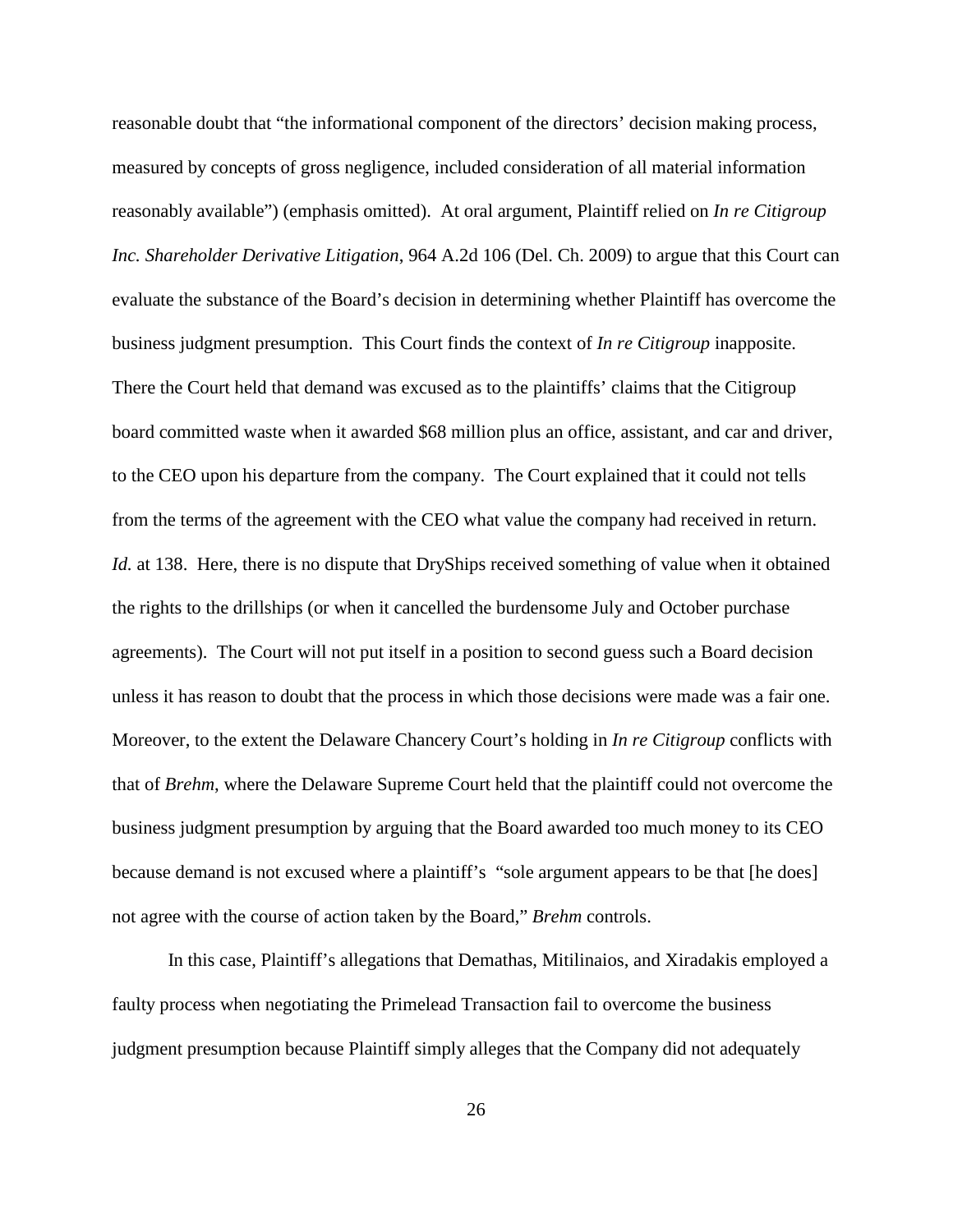disclose the procedures used in negotiating the Primelead Transaction (¶ 60); Plaintiff does not make any particularized allegations indicating that the process itself was flawed. *See In re Tyson Foods*, 919 A.2d at 595 (In order to overcome the business judgment presumption, "a successful complaint will need to make detailed allegations with regard to the [faulty] process by which a committee conducted its deliberations: the amount of time a committee took in considering a specific motion . . . or the experts relied upon in making a decision."). This Court declines to draw the inference that the Board members employed an improper process based on allegations that the Company simply did not disclose the specifics of that process, particularly where there was no duty to do so.<sup>15</sup> Moreover, the Plaintiff could have exercised his rights under 52 MIRC, Part I, § 81, to examine the Company's books and records regarding the Primelead negotiating process but failed to do so.

### **3. Executive Compensation**

Finally, Plaintiff has failed to plead with particularity facts relating to the compensation awarded to Economou and Fabiana sufficient to overcome the business judgment presumption. "It is the essence of business judgment for a board to determine if a particular individual warrants large amounts of money." *See Brehm*, 746 A.2d at 263 ("[T]he size and structure of executive compensation are inherently matters of judgment.") (internal quotation marks and citations omitted); *Mercier v. Blankenship*, No. C.A. 2:07-0555, --- F. Supp. 2d ---, 2009 WL 3188234, at \*11 (S.D. W. Va. Sept. 30, 2009) (dismissing claim of excessive compensation because even though CEO's pay of \$44.5 million plus stock over three years was "by any standard, remarkably

<sup>&</sup>lt;sup>15</sup> See Lazard Debt Recovery GP, LLC. v. Weinstock, 864 A.2d 955, 964 (Del. Ch. 2004) ("The requirement to draw reasonable inferences [in favor of plaintiffs on a motion to dismiss] is not an invitation to irrational, plaintiff-friendly speculation, however.").